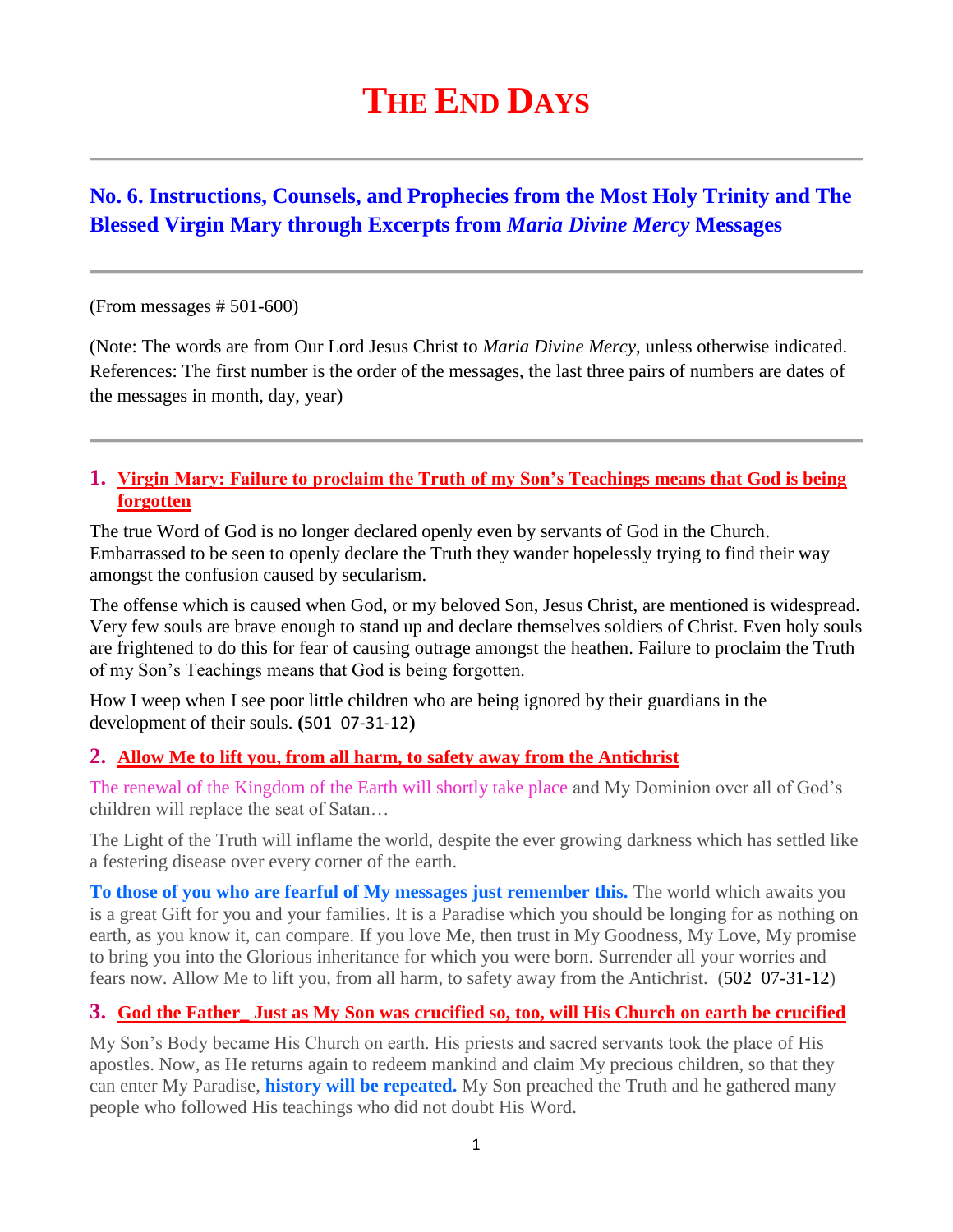Then He was betrayed by those close to Him and devoted to Him within His ranks. **His Church, the Catholic Church, was also betrayed within its own corridors.**

In His Church today, its demise commenced some time ago. As with My Son, many followers loyal to the Holy Word laid down by Me, deserted Him. Then began the trial where My Son was accused of heresy. So too has My Son's Church on earth suffered the same fate.

Through the wicked amongst them, who committed grave offenses against humanity, many loyal followers deserted the Church. In turn, they deserted My Son and discarded His teachings.

When they have nailed My Son's Church to the Cross, they will send hundreds of guards, just like the six hundred soldiers who stood on Calvary, to ensure that not one morsel of Flesh escapes without punishment. Not one servant of His Church, who proclaim loyalty to it, will be allowed to escape. When the Church has been crucified, they will ensure that it is starved of food and water until its dying breath… All its disciples, just as it was with My Son's apostles, will be nowhere to be seen. They will go into hiding for fear of reprisals. In what will seem to be its dying breath, all will become silent until the cheer of those who crucified the Church will deafen the entire world with its false doctrine.

**The voice of the new head of the Church, the imposter, the False Prophet, will ring out.** All will fall in thanksgiving to Me, God the Most High, with relief. For this will seem to represent a new beginning. It will be then that My Son's Presence will no longer grace the altars within this church for this cannot be. It will be then that My Hand, in chastisement, will fall in punishment. This is when the Battle of Armageddon will begin. This is when I will come, through My Son, to save souls.

Do not deny this prophecy. Do not hide behind false securities for this day must come.

**The Crucifixion of My Son's Church must come about because of the Final Covenant. (**504 08- 02-12**)**

# **4. [To Dissidents in the Catholic Church: Desecrate the Laws of My church and you will be](http://www.thewarningsecondcoming.com/to-dissidents-in-the-catholic-church-desecrate-the-laws-of-my-church-and-you-will-be-punished/)  [punished](http://www.thewarningsecondcoming.com/to-dissidents-in-the-catholic-church-desecrate-the-laws-of-my-church-and-you-will-be-punished/)**

My dearly beloved daughter, the earth is about to shake as My Father's anger will spill over those nations who defy My Father's Laws. Their sins include abortion, murder, laws which try to undermine Christianity, same sex marriage and the adoration of false gods.

Then there are those dissidents within My Church who threaten to disown Me. I cast them out now for their disloyalty. Their attempts to introduce laws, based on the sin of pride, lust and worldly ambition, will not be tolerated.

Did they think that they were above the Laws of God? They do not love God, they love themselves. **Lacking in humility their public rejection of the Laws of the Catholic Church disgust Me**. Their shameful demands where they try to force My Church to accept laws, which offend Me, means they have cast themselves into the darkness. **Their religious vows are meaningless.** Their pledge to honor and obey My Church has been broken. (505 08-03-12)

- **5. [When they deliberately bribed liars to deny My Resurrection, the Pharisees denied](http://www.thewarningsecondcoming.com/when-they-deliberately-bribed-liars-to-deny-my-resurrection-the-pharisees-denied-generations-of-jews-the-right-to-the-truth/)  [generations of Jews the right to the Truth](http://www.thewarningsecondcoming.com/when-they-deliberately-bribed-liars-to-deny-my-resurrection-the-pharisees-denied-generations-of-jews-the-right-to-the-truth/)** (506 08-04-12)
- **6. If you believe in the existence of Satan, [then know that everything that is unjust and evil in](http://www.thewarningsecondcoming.com/if-you-believe-in-the-existence-of-satan-then-know-that-everything-that-is-unjust-and-evil-in-the-world-is-caused-by-him/)  [the world is caused by him](http://www.thewarningsecondcoming.com/if-you-believe-in-the-existence-of-satan-then-know-that-everything-that-is-unjust-and-evil-in-the-world-is-caused-by-him/)**

Be prepared for this day for it will happen soon. When the signs in the skies are shown to you and witness the clash, the noise and the shaking in the ground know that I have come to waken you up. (507 08-05-12)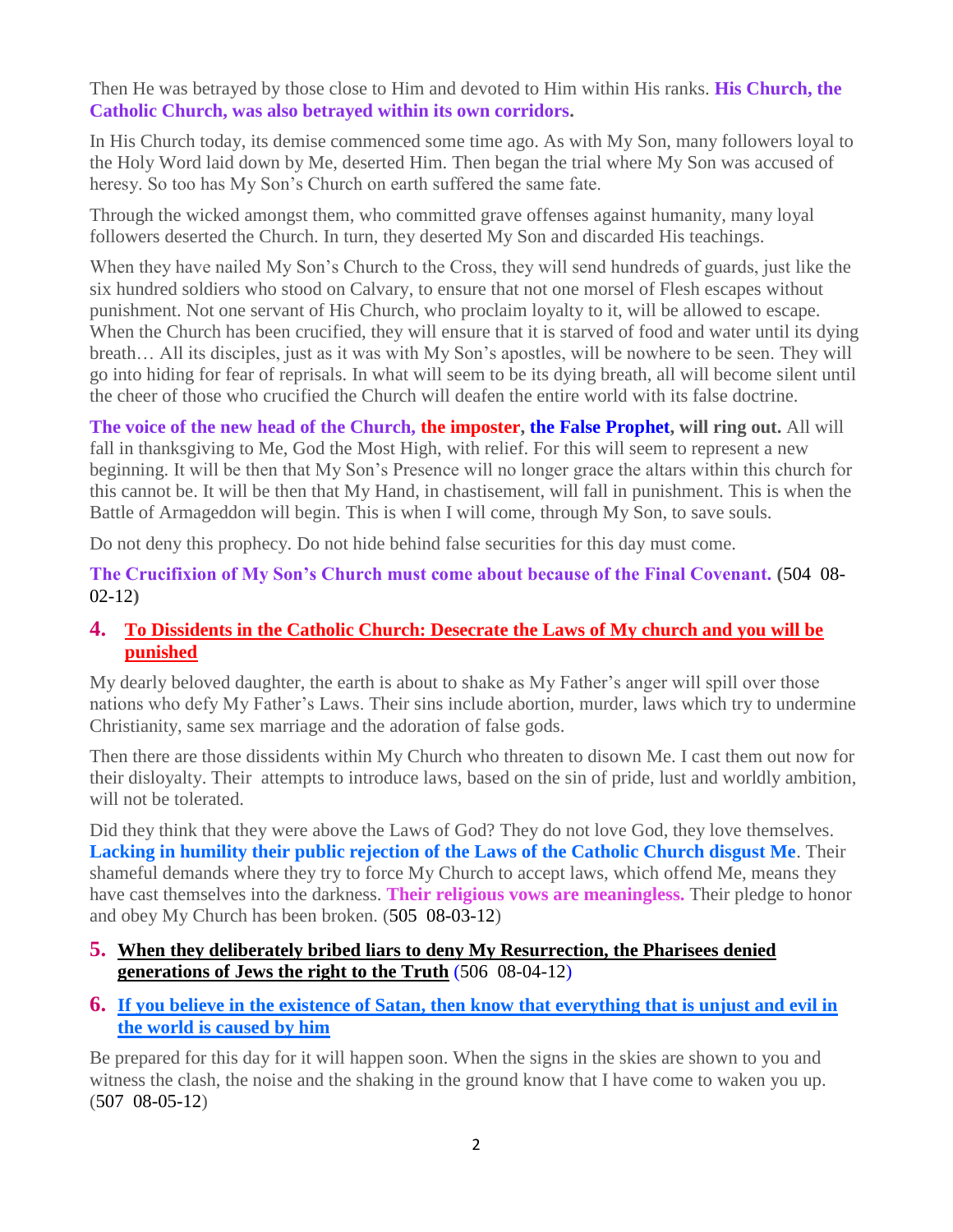# **7. [When such souls attack My Holy Word with such venom, this is a sign of Satan's](http://www.thewarningsecondcoming.com/when-such-souls-attack-my-holy-word-with-such-venom-this-is-a-sign-of-satans-confirmation-that-these-messages-are-authentic-2/)  [confirmation that these messages are authentic](http://www.thewarningsecondcoming.com/when-such-souls-attack-my-holy-word-with-such-venom-this-is-a-sign-of-satans-confirmation-that-these-messages-are-authentic-2/)**

For when such strong opposition is shown and when holy people are provoked to attack Divine messages such as these, you can be sure then that they come from God. **(**508 08-06-12**)**

#### **8. [This is My last mission on earth where Holy Messages from the Blessed Trinity are being](http://www.thewarningsecondcoming.com/this-is-my-last-mission-on-earth-where-holy-messages-from-the-blessed-trinity-are-being-given-to-the-world/)  [given to the](http://www.thewarningsecondcoming.com/this-is-my-last-mission-on-earth-where-holy-messages-from-the-blessed-trinity-are-being-given-to-the-world/) world**

My daughter, while My Divine Mercy will save much of humanity, I need you and My followers, My sacred servants and ordinary people to spread the net and find all those poor, unhappy and confused people in need of God's Love.

Spread the net of My Love, like the fisherman, wide and far and in places where God is completely rejected, despised and hated especially. Then go and find God's precious young children who do not know anything about Christianity, yet they live in so called Christian countries.

**Go as far as Russia, China and countries where God is not revered and go and capture souls**.

Feed them with My messages. It does not matter how you communicate but do it in a way where it does not seem as if you are preaching. Entice them through what may interest them. Use every kind of modern communications to do this. I need them quickly. I am relying on the spreading of My Word by all of My followers.

# **Crusade Prayer (72) The Disciple's Prayer**

*Dear Jesus, I am ready to spread your Holy Word. Give me the courage, the strength and the knowledge to impart the Truth so that as many souls can be brought to You. Take me into your Sacred Heart and cover me with your Precious Blood so that I am filled with the graces to spread conversion for the salvation of all of God's children in every part of the world no matter what their creed is. I trust in you always. Your beloved disciple. Amen* (509 08-07-12)

#### **9. [By declaring the Voice of the Holy Spirit to be evil you are guilty of a blasphemy of such](http://www.thewarningsecondcoming.com/by-declaring-the-voice-of-the-holy-spirit-to-be-evil-you-are-guilty-of-a-blasphemy-of-such-magnitude-proportions/)  [magnitude proportions](http://www.thewarningsecondcoming.com/by-declaring-the-voice-of-the-holy-spirit-to-be-evil-you-are-guilty-of-a-blasphemy-of-such-magnitude-proportions/)**

These messages are being presented by the Holy Trinity and are the only ones of their kind ever delivered to humanity by a prophet.

Will you, devoted followers of Me, and those who claim to be experts in My Christian or other Churches who believe in My Eternal Father, accept the Word of God today? No. You will do exactly onto the prophets, the true prophets as has been done to them since the beginning. You will vilify them in My Father's Name.

But remember this. When the Truth is finally revealed to you, there will be no turning back if you are found guilty of the one eternal sin. That is if you blaspheme against the Holy Spirit. Should you blaspheme against Me, Jesus Christ, you will be forgiven. If you deny the gift of prophecy you, too, will be forgiven. But if you block the final plan of salvation by ridiculing openly and gathering believers of My Church **to consistently proclaim the Voice of the Holy Spirit to be false and evil, you will suffer eternal damnation.** (510 08-08-12)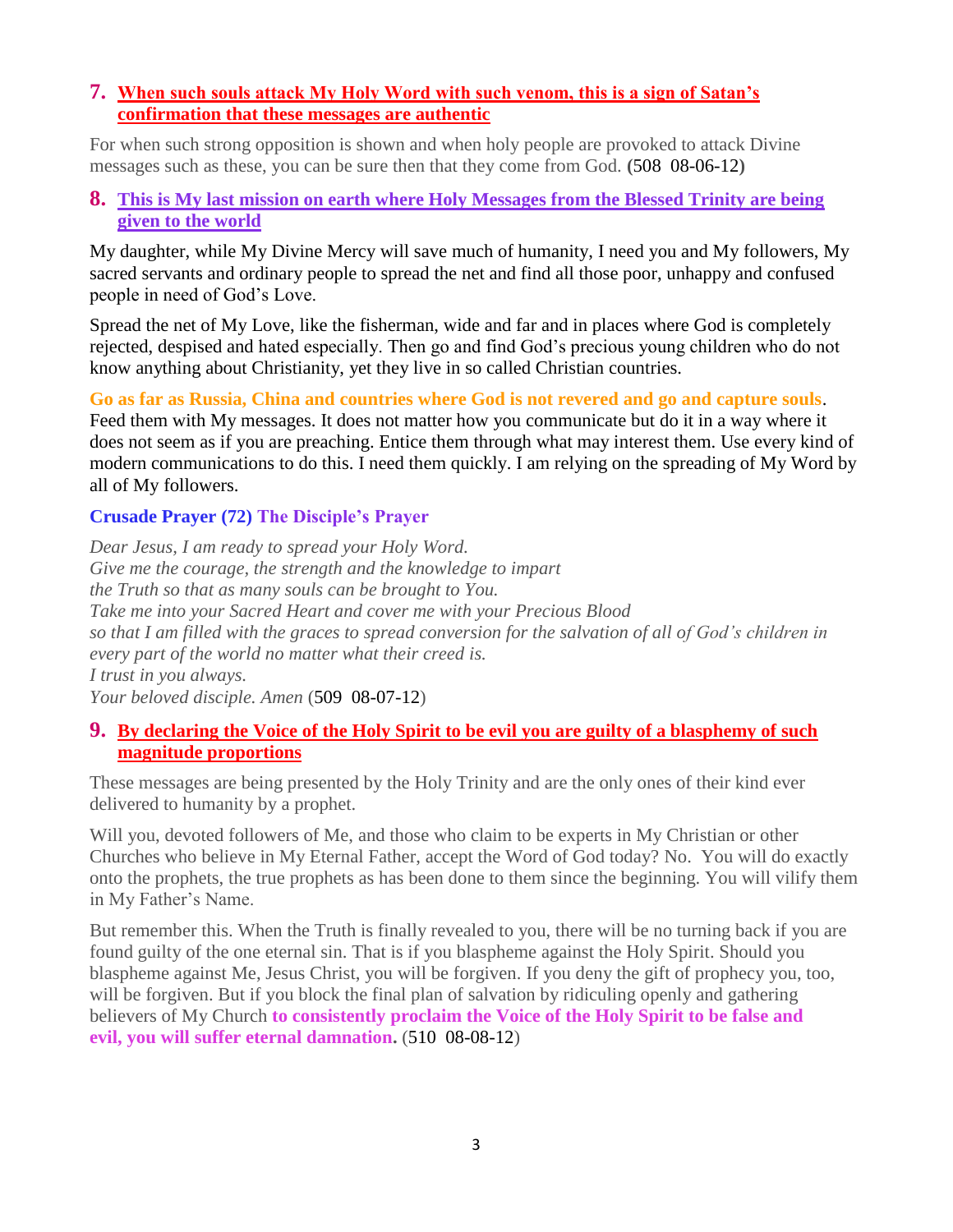# **10. [The rains, the floods and the destruction of crops to come will be the result of a](http://www.thewarningsecondcoming.com/the-rains-the-floods-and-the-destruction-of-crops-to-come-will-be-the-result-of-a-chastisement-from-heaven/)  [chastisement from Heaven](http://www.thewarningsecondcoming.com/the-rains-the-floods-and-the-destruction-of-crops-to-come-will-be-the-result-of-a-chastisement-from-heaven/)**

The valleys of tears will spring up everywhere and it will be blamed on climate change and global warming. But this is not so. So many people in the world do not believe in God. They do not honor me, His Beloved Son. Instead, they are consumed with an obsessive passion for false gods.

What do I mean by this? These people create heroes and idols in the world of TV, fashion, music and sport. **They then elevate them into human idols and they pay homage to them.** They then idolize them in ways which damage not only themselves but the person they have elevated. They believe that these idols are sacred and do all they can to copy their lifestyles, their way of dressing, their personalities and even their physical appearance. **It amounts to paganism.**

#### **Their hearts have turned to stone.**

They do not love God. Instead they have fallen under the spell of Satan who has placed these beliefs and thoughts in their minds. There is no respect for the human body. The body is created by God and, as such, is a temple designed in which the presence of God should reside. When Satan tempts humanity he focuses on the body and the pleasure it seeks through the senses. This is why mankind now loves his own body to such an extent and he places it on a pedestal.

They way in which women, in particular, change their bodies and present it to the world in immoral ways disgusts Me. Their love of self is one of the greatest sins of pride… For every sin you are guilty of, the part of the body used when committing the sin, will be burned and purified in Purgatory. If in mortal sin you will feel the pain of the fire tearing through that part of your body used to commit the sin for eternity. There will be no end to this torment.

Only the Truth can save them now. They are being given the Book of Truth but will they listen? Satan and his fallen angels will do everything to ensure that they don't. It will be only be when the chastisements are showered down from the heavens that they will have to discard their empty useless and disgusting habits. For they will be too busy trying to survive and put bread in their mouths. (512 08-11-12)

# **11. [The Antichrist will claim he is Me, Jesus Christ](http://www.thewarningsecondcoming.com/the-antichrist-will-claim-he-is-me-jesus-christ/)**

He prepares false prophets to deceive God's children so that they will accept the Antichrist as their Jesus. **They will declare that the False Prophet will be the true Pope. They will declare, subtly at first, that the Antichrist will be Christ the King.**

I must warn all of God's children. I will never come in the flesh the second time. I will not appear in the world as a leader. Nor will I, this time, perform miracles to prove to you who I am other than the miracle of The Warning and the miracle in the sky, which will be seen some time after The Warning takes place.

The Antichrist will claim he is Me. Jesus Christ. This abomination has been foretold… The Evil One, through his false prophets, will never tell you to pray to the Holy Spirit or receive the Sacrament of the Holy Eucharist. He will never admit that I, Jesus, the Son of Man came as the Messiah in the flesh to redeem man from sin. He will never ask or encourage you to say the Holy Rosary or show allegiance to My beloved Mother. **(**513 08-12-12**)**

# **12. [Virgin Mary: My child soon many of the world prophets, visionaries and seers will no](http://www.thewarningsecondcoming.com/virgin-mary-my-child-soon-many-of-the-world-prophets-visionaries-and-seers-will-no-longer-receive-messages/)  [longer receive messages](http://www.thewarningsecondcoming.com/virgin-mary-my-child-soon-many-of-the-world-prophets-visionaries-and-seers-will-no-longer-receive-messages/)**

Much of my work, through visionaries, will stop soon to leave room for the Voice of the Holy Spirit given to you, the end time Prophet. (514 08-13-12 )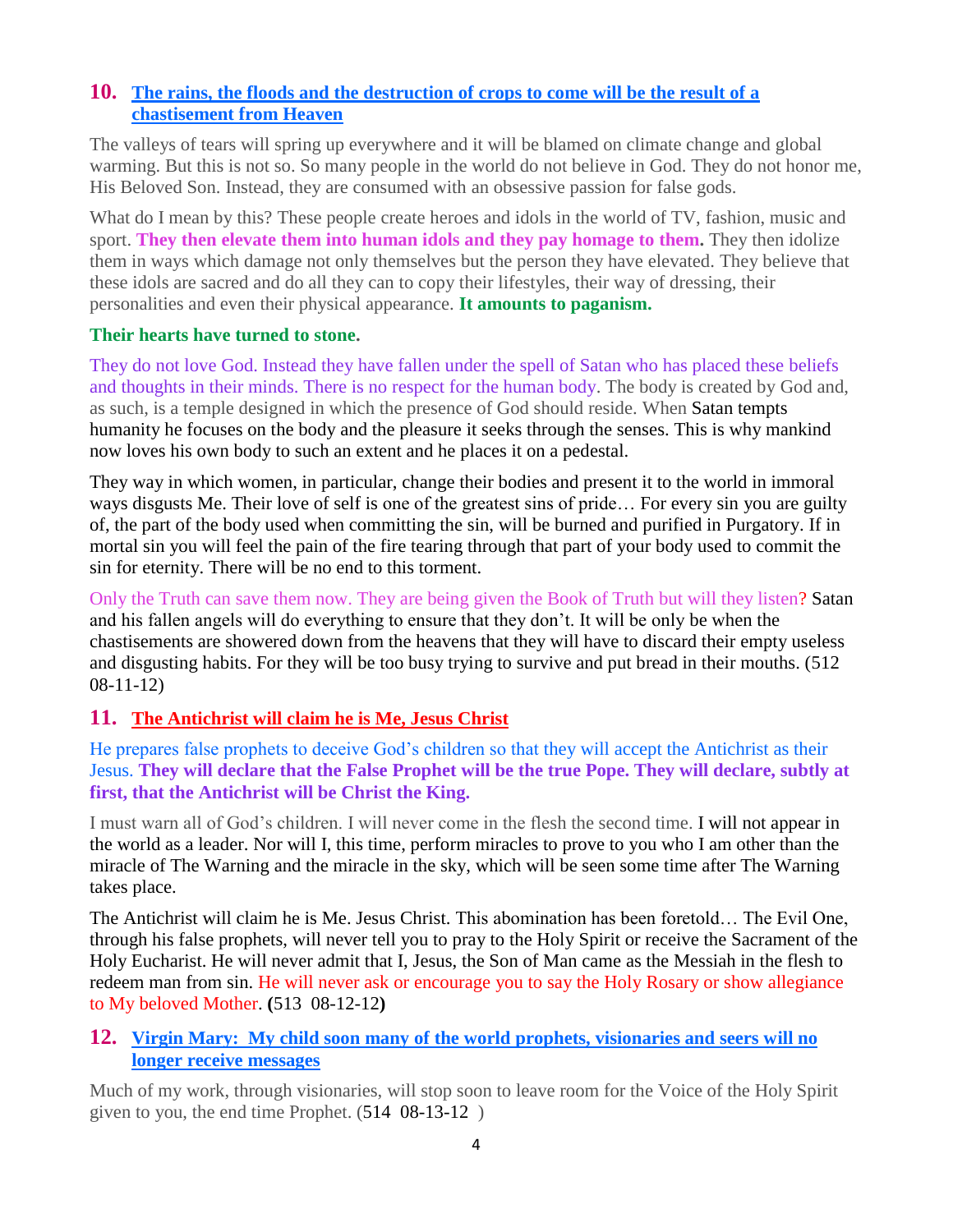# **13. [This is My Book. My Word. My Promise](http://www.thewarningsecondcoming.com/this-is-my-book-my-word-my-promise/)**

It is no coincidence that the Book of Truth is being made available on this date for My Mother is the Mother of Salvation. The Book is to help salvage the souls of the whole of humanity.

My Mother plays an important role in the salvation of souls. She is the Co-Redemptrix, Mediatrix of Grace and Advocate. **This means that My Blessed Mother has been chosen by God to help Me, her Son, in the final plan of salvation.** The Book of Truth is not merely a book. It is My Holy Word, the first part of many revelations, to convert the world… This is My Book. My Word. My Promise. **(**515 08-15-12**)**

# **14. [Paganism is rampant and a fascination with the occult is being encouraged](http://www.thewarningsecondcoming.com/paganism-is-rampant-and-a-fascination-with-the-occult-is-being-encouraged/)**

So few understand the Truth of their future life which awaits them in the New Era of Peace, in the world to come. The world without end.

It will continue like this until mankind will behave like animals with no sense of godliness. **Paganism is rampant and a fascination with the occult is being encouraged so that through the world of entertainment it will appeal to young souls.** Wake up now before it is too late to save your souls. **(**516 08-16-12**)**

# **15. [I am like a storm which is brewing. My Voice is like thunder in the distance](http://www.thewarningsecondcoming.com/i-am-like-a-storm-which-is-brewing-my-voice-is-like-thunder-in-the-distance/)**

My Spirit will invade your souls during The Warning. Then I, your Jesus, will descend from the clouds at the Second Coming. Then I will raise the New Jerusalem so that peace can, at last, be achieved in the New Era, the New World without end.

# **My Power is almighty.**

He (Satan) will create debate, cast aspersions on this work and will do everything he can to stop My Book of Truth, My Holy Messages from being spread. You may also expect disapproval from elements within My Church on earth and a raging argument among Christians as to the authenticity of My Holy Word.

The Power of God must never be underestimated for I am the King of Mankind.

It will be a terrible battle and many souls will reject Me… Link arms, My followers, in union to protect My Holy Word so that those who do not know Me can come to Me. (518 08-20-12)

# **16. [The Book of Life foretold contains the names of all those who will be saved](http://www.thewarningsecondcoming.com/the-book-of-life-foretold-contains-the-names-of-all-those-who-will-be-saved/)**

**Even more souls can also be saved because of your suffering and that of all chosen souls alive in the world today.**

The prayers of My followers, including the recital of My Crusade Prayers to save souls, will be a powerful means of salvaging even the most hardened of souls. Souls who will refuse My Mercy can now be saved because of the generous intercession of those amongst you who offer sacrifice, including prayer, fasting and the acceptance of suffering, in My Holy Name**.** This is My promise, such is My Great Mercy. (519 08-20-12)

# **17. [God the Father: Only when I am satisfied will I bequeath the most spectacular miracles for](http://www.thewarningsecondcoming.com/god-the-father-only-when-i-am-satisfied-will-i-bequeath-the-most-spectacular-miracles-for-the-world-to-witness/)  [the world to witness](http://www.thewarningsecondcoming.com/god-the-father-only-when-i-am-satisfied-will-i-bequeath-the-most-spectacular-miracles-for-the-world-to-witness/)**

Children, many of you who believe in Me, your Eternal Father, fail to understand the secret of salvation.

This pathway to spiritual perfection lies in your ability to accept the purification needed to ensure that you are fit to stand before Me. Many souls must be stripped bare of all worldly attractions, distractions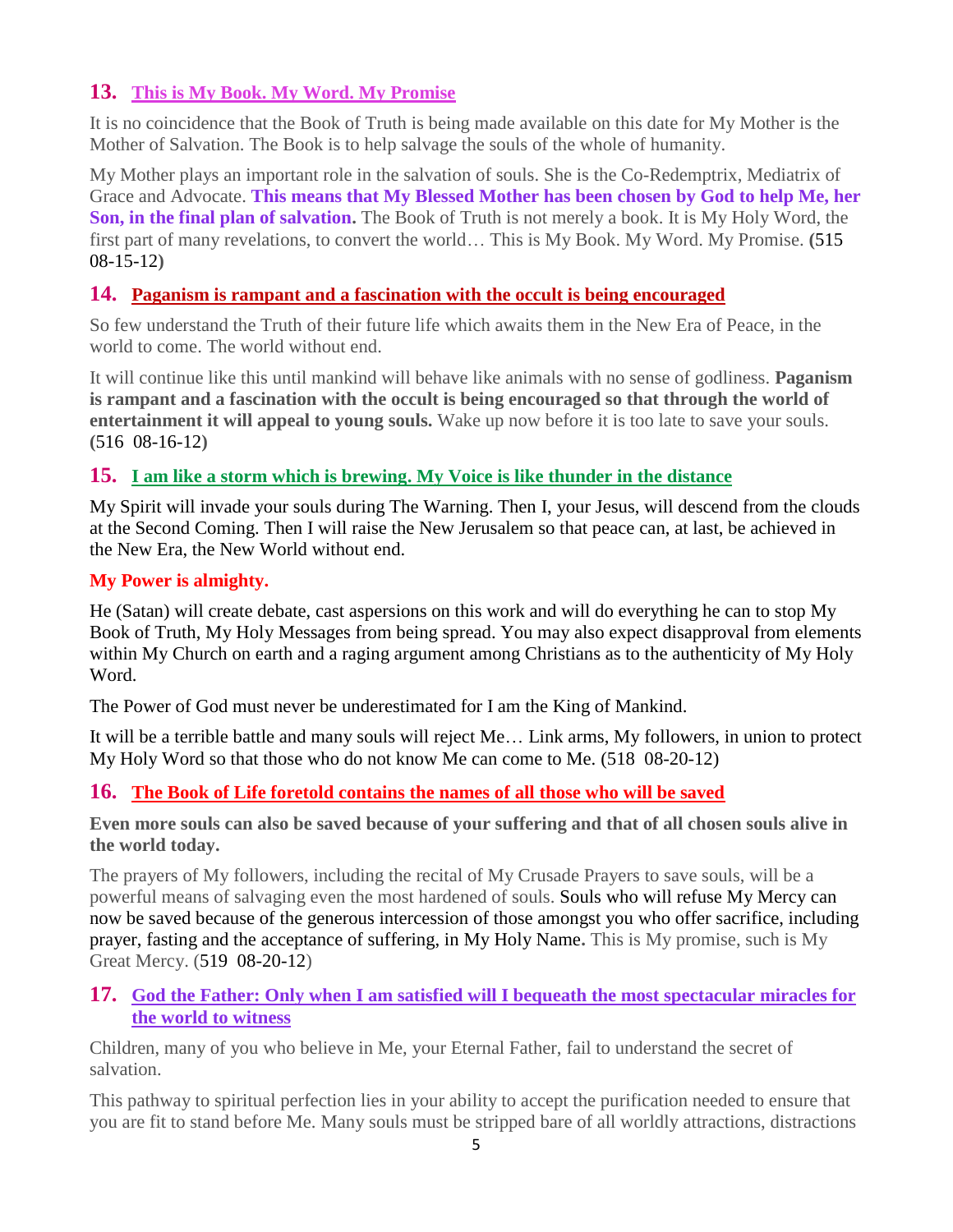and corruption of soul. **For those of you fortunate enough to have endured such a purification, you will know that until you become as a baby, little in My Eyes, you will be unable to surrender to My Holy Will.** Struggle against such purification and you will find it difficult to redeem yourself in My Eyes. When you are free of all the world has to offer and focus on My Son, you will realize that the only real love and joy that exists comes from God. Nothing else, once you experience this, can satisfy you again. I need your sacrifice and prayers to help in the salvation of souls. (520 08-21-12)

#### **18. [Virgin Mary: When I waited with the apostles in the Cenacle for the descent of the Holy](http://www.thewarningsecondcoming.com/virgin-mary-when-i-waited-with-the-apostles-in-the-cenacle-for-the-descent-of-the-holy-spirit-it-took-ten-days-of-preparation/)  Spirit, [it took ten days of preparation](http://www.thewarningsecondcoming.com/virgin-mary-when-i-waited-with-the-apostles-in-the-cenacle-for-the-descent-of-the-holy-spirit-it-took-ten-days-of-preparation/)**

When I waited with the Apostles in the Cenacle for the descent of the Holy Spirit, it took ten days of preparation. Although these holy, devout and loyal servants of my beloved Son were promised the Gift **they were not fully prepared spiritually to be given the Gift.**

I, their beloved Mother, had to help them prepare their souls. It meant teaching them the importance of full surrender of their free will. To become worthy they had to understand the depth of humility, to which they had to succumb, before they were ready.

Some of them thought that they had learned everything from my Son. **However, this was a sign of pride and when pride exists in you, you cannot receive the Holy Gift of the Holy Spirit.** To receive the Gift of the Holy Spirit you must become little before my Son, like a small child. There can be no room for pride or arrogance... Those who have been bestowed with the Gift of the Holy Spirit are submissive to the wishes of my Son. They are not boastful. They are not aggressive. They do not criticize another using the Name of my Son to do so. They do not mock others, when proclaiming their interpretation of His Holy Word. They do not preach hatred. (521 08-22-12)

#### **19. [Just as the soldier who pierced My Side was instantly converted so, too, will millions of](http://www.thewarningsecondcoming.com/just-as-the-soldier-who-pierced-my-side-was-instantly-converted-so-too-will-millions-of-souls/)  [souls](http://www.thewarningsecondcoming.com/just-as-the-soldier-who-pierced-my-side-was-instantly-converted-so-too-will-millions-of-souls/)**

I desire that all of My disciples respond immediately to My Call, for I need them to help Me in My Mission to save humanity. This is only the beginning of a rapid conversion when the Blood and Water will gush forth over every human soul.

**My Blood and Water will convert even blackened souls.** Just as the soldier who pierced My Side was instantly converted so, too, will millions of souls who, at this time, do not believe I exist.

Your goal, My dearly beloved disciples, must be not to allow any single soul to slip through the net. This net will be thrown out and cast into the waters to catch souls and save them. **You, My disciples, are the fishermen.** I give you the net through the graces I now bestow upon you. **(**522 08- 22-12**)**

# **20. [Important Message God the Father: I will grant immunity from the Gates of Hell to those](http://www.thewarningsecondcoming.com/important-message-god-the-father-i-will-grant-immunity-from-the-gates-of-hell-to-those-souls-for-whom-you-pray/)  [souls for whom you pray](http://www.thewarningsecondcoming.com/important-message-god-the-father-i-will-grant-immunity-from-the-gates-of-hell-to-those-souls-for-whom-you-pray/)**

If the Second Coming of My Beloved Son were to occur, without **Warning**, My precious children would never enter the gates of My New Paradise.

They would never have been able to prepare their souls and would not be fit to be admitted to the New Era of Peace. I desire to let you know that My Love for you means that, through My Son Jesus Christ, great Mercy will be shown even to those with hearts of stone and to those with souls so black that only a miracle can save them.

To those who love Me, I say this. Your love for Me, your Father, will be given back to you in abundance. Your love for My Precious Son will be rewarded in that **I will grant immunity from the Gates of Hell to those souls for whom you pray. (**524 08-23-12**)**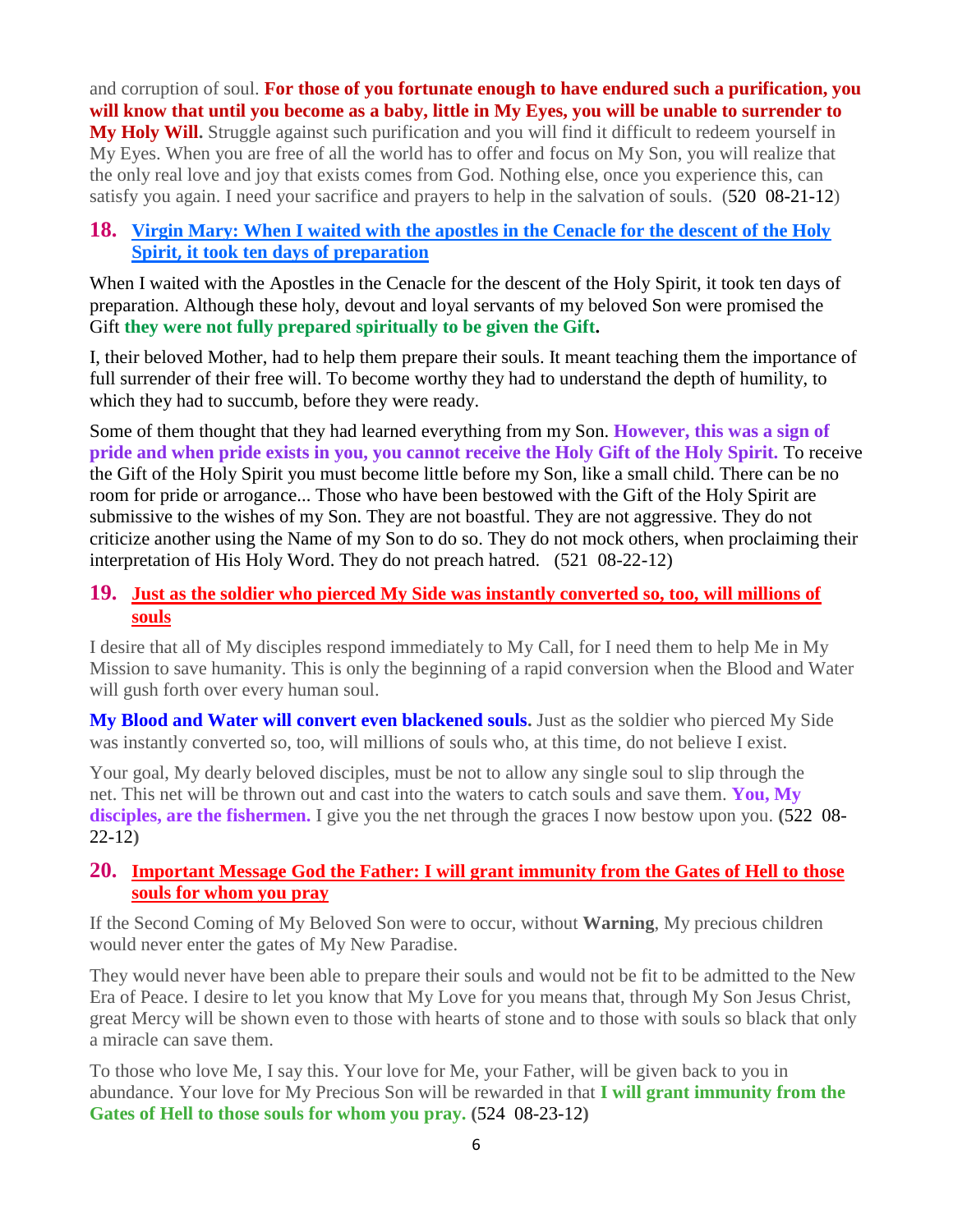#### **21. Give My Father [thanks for the Gift of His Grace of Immunity from the Fires of Hell](http://www.thewarningsecondcoming.com/give-my-father-thanks-for-the-gift-of-his-grace-of-immunity-from-the-fires-of-hell/)**

# **Jesus to Mankind Litany Prayer (2) For the Grace of Immunity**

*O Heavenly Father Most High I love You. I honor You. Lord, Have Mercy. Lord, forgive us our trespasses. I adore You. I praise You. I give You thanks for all Your special Graces. I beg You for the Grace of Immunity for my beloved (*name all those in a list for the salvation of souls*).*

*I offer You my loyalty at all times. You, O Most Heavenly Father, Creator of all things, Creator of the Universe, Creator of humanity, You are the source of all things. You are the source of Love. You are Love.*

*I love You. I honor You. I lay myself before You. I beg for Mercy for all souls who don't know You, who don't honor You, who reject Your Hand of Mercy. I give myself to You in mind, body and soul so that You can take them into Your Arms, safe from evil. I ask You to open the Gate of Paradise so that all Your children can unite, at last, in the inheritance you have created for all of us. Amen.*

The love My Eternal Father has for each of His children is beyond the capacity of your knowing. So strong is the love that My Father has for His children that He has made many sacrifices which you are not aware of. His Hand has been pulled back from inflicting many chastisements which He planned in order to punish His children.

Bring all those souls close to your heart and place them now before the Throne of My Father and, in His Mercy, He will give you the greatest Gift of all.

**He will grant their salvation.** Bring the names of dark souls, including a list of those not known to you, and beg for mercy for their souls. (525 08-24-12)

#### **22. [Hatred is the cause of all evil in the world and it takes many forms](http://www.thewarningsecondcoming.com/hatred-is-the-cause-of-all-evil-in-the-world-and-it-takes-many-forms/)**

What to do when hatred envelops you? The power of love can evaporate hatred, instantly. When you pray and ask me to help you My answer will be this. Forgive your adversaries and those whom you believe are the cause of your hatred. But to forgive you must humble yourself before Me and ask Me to forgive you first. Once you forgive those you hate, you must then atone for your sin. Show your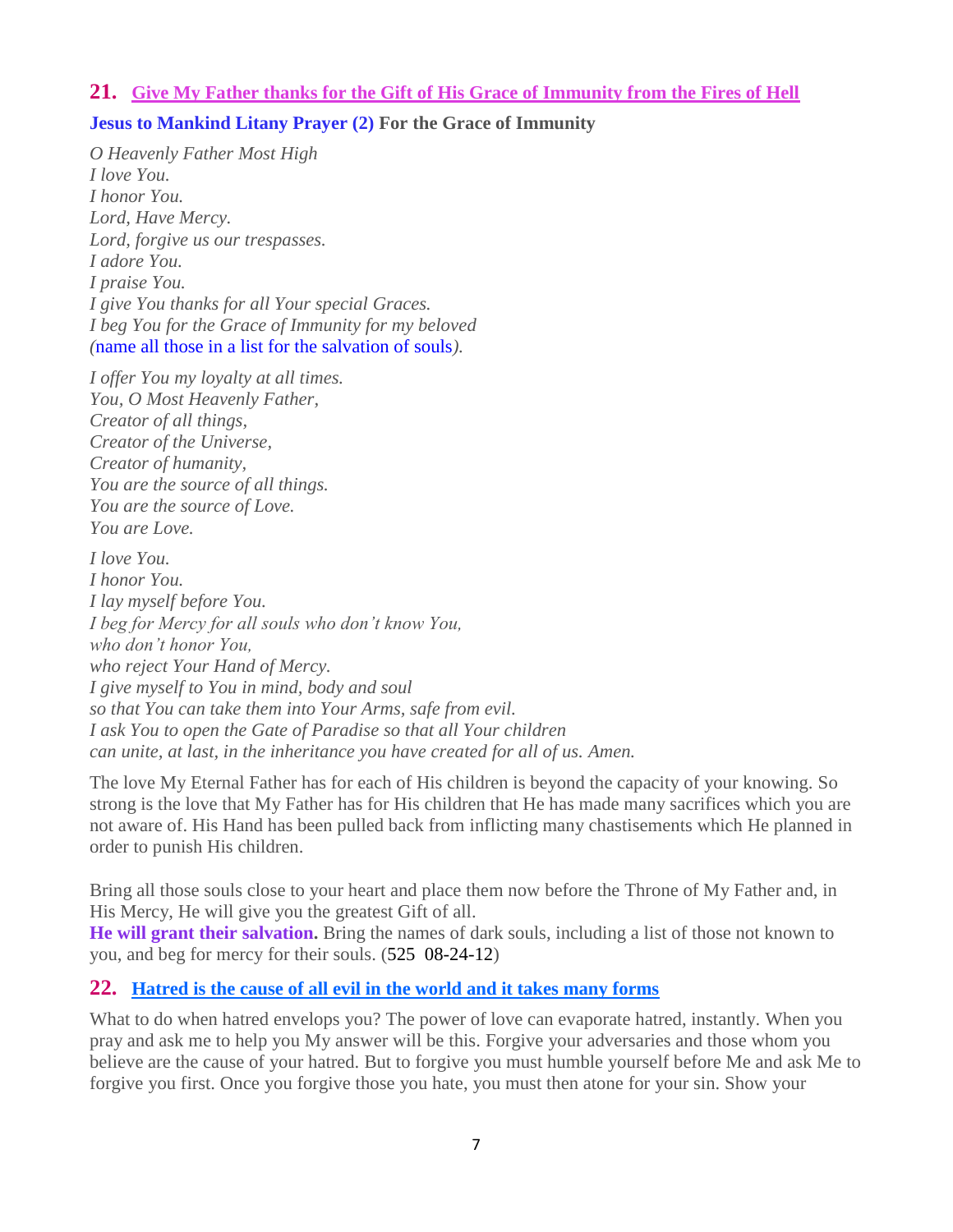adversaries love. Fight hatred, a wicked and dangerous disease of the soul, with love. Love is the cure to rid your soul of this infestation. (527 08-26-12)

# **23. [This is the responsibility I give you My Disciples, to convert the souls for whom I yearn the](http://www.thewarningsecondcoming.com/this-is-the-responsibility-i-give-you-my-disciples-to-convert-the-souls-for-whom-i-yearn-the-most/)  [most](http://www.thewarningsecondcoming.com/this-is-the-responsibility-i-give-you-my-disciples-to-convert-the-souls-for-whom-i-yearn-the-most/)**

My Graces pour over you, My beloved followers, at this time. **When I give you these Graces, I do so for a reason.**

You, My disciples, are the anchor from which all souls who wander aimlessly in confusion, will draw towards. Even if they will not listen to you in the beginning you must persevere.

Give them copies of My Messages and My Crusade Prayers and walk away silently. They will be touched in some way by My Holy Spirit. If they do not accept them, they will find it difficult to simply walk away and just forget them. No, they will come back for Me... But then there will be the converts. Those who will come running to you with pure joy in their hearts begging for more. It will be these souls who will make it all worthwhile.

However, it is the dark souls for whom you must pray the most and it is because of them that I pour out My Graces upon you so that you will help salvage their souls. **For without your help there is no hope for them. (**528 08-27-12**)**

#### **24. [If you praise false gods and ask for great wealth, riches and other gifts, purely to satisfy](http://www.thewarningsecondcoming.com/if-you-praise-false-gods-and-ask-for-great-wealth-riches-and-other-gifts-purely-to-satisfy-your-lusts-you-will-attract-the-prince-of-darkness/)  [your lusts you will attract the Prince of Darkness](http://www.thewarningsecondcoming.com/if-you-praise-false-gods-and-ask-for-great-wealth-riches-and-other-gifts-purely-to-satisfy-your-lusts-you-will-attract-the-prince-of-darkness/)**

The problem about the gods, the false gods they put on a pedestal, is that these idols are of their own making. Their own creation made to suit their interpretation of who God should be. These same gods only serve one purpose and that is to massage the expectations, borne out of self-love, as to what their ideal god should be. The gods they create are elaborate. They appeal to their sense of the divine right of their souls. These souls believe that their self-made gods promote their rights to wondrous things.

When you ask false gods to give you riches, make you successful or when you seek favors you are being selfish. Only when you ask God to grant you gifts, **according to His Holy Will**, can you really communicate with the one True God.

If you praise false gods and ask for great wealth, riches and other gifts, purely to satisfy your lusts, you will attract the Prince of Darkness. He is waiting for the moment when he will grant you such favors. Do not open the door to the King of Lies for it will come at a great price. He will exchange such worldly gifts in return for your soul. (529 08-28-12)

# **25. [Good versus evil is a battle between God, My Eternal Father and Satan. It is that simple](http://www.thewarningsecondcoming.com/good-versus-evil-is-a-battle-between-god-my-eternal-father-and-satan-it-is-that-simple/)**

For every grievous law passed by nations, which oppose the Laws of God, the forces of punishment will lash down upon them by the Hand of My Father. Every evil offense, carried out in defiance of the Laws of God, will be attacked and nations will suffer for their sins. There will be many storms, floods and earthquakes ahead.

For each insult against God will be met with fierce resistance so that, in time, the purification will be and can be fulfilled. Respect for God's Laws must be shown. When the respect is absent and when man flouts the Laws of God which corrupt humanity, the Anger of My Father will be unleashed. (530 08-29-12)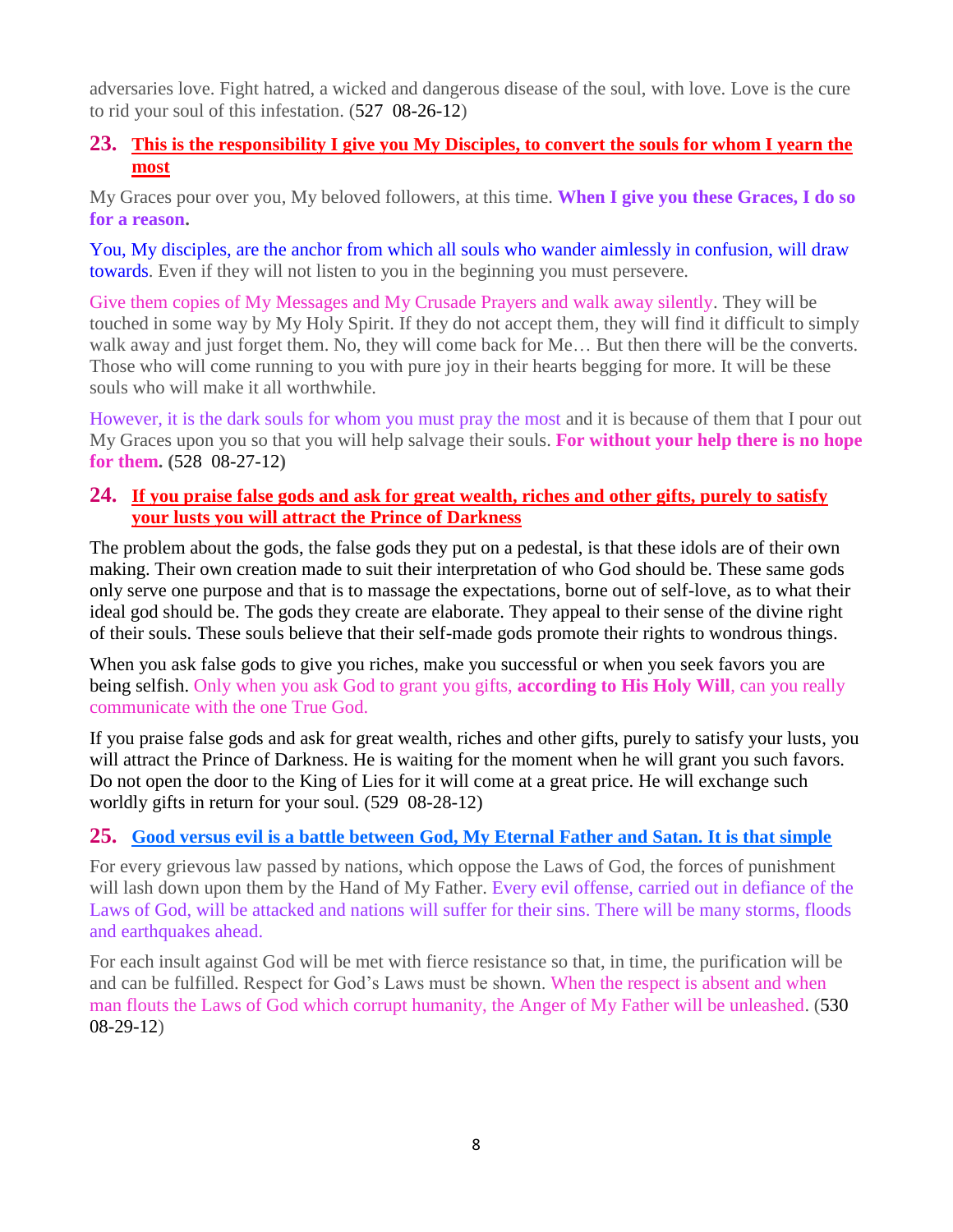# **26. [No man knows the Truth of the real contents of the Book of Revelation. Only God knows](http://www.thewarningsecondcoming.com/no-man-knows-the-truth-of-the-real-contents-of-the-book-of-revelation-only-god-knows/)**

Only I, the Lamb of God, have the authority to reveal what they contain. I do this now through My messenger Maria Divine Mercy who will convey My Words, not hers, to a disbelieving world. (532 08-31-12)

#### **27. [This Mission is the last Gift of Prophecy sanctioned by My Father to save souls](http://www.thewarningsecondcoming.com/this-mission-is-the-last-gift-of-prophecy-sanctioned-by-my-father-to-save-souls/)**

These Messages are for Christians, Jews, Muslims, atheists, agnostic and all those who seek solace in man-made religions… Many simply need a crutch of some sort to lean on in order to feel hope. This is why many poor souls try to find religions, which provide that missing link. Sadly this simply leads them into further despair. For these religions are based on a lie. Lies hurt you, children. They give you a false sense of security. These religions have no substance because they do not follow the Truth, the path of the Lord.

My Death on the Cross was a Covenant to bring you salvation. My Second Coming is also a Covenant, the final Covenant, to bring you home to God, the Creator of all things. My Father, God the Most High, is now sending Me soon to bring Salvation to all of His children. I can only do this and fulfill My Father's Promise if I can save every soul. (533 09-01-12)

#### **28. [I call on all of you to set up centers where you can ensure that My Messages are spread](http://www.thewarningsecondcoming.com/i-call-on-all-of-you-to-set-up-centres-where-you-can-ensure-that-my-messages-are-spread/)**

My dearly beloved daughter, the army has been formed and its ranks will spread across Christian countries as well as those run by Communists.

No country will be left untouched by My army, My Remnant Army. There will be tiers within My army with ranks of every kind designed to ensure that My Mission to convert souls succeeds. All those in My army, irrespective of the role they play, will have this in common with each other. They will serve Me in humble servitude and their love for Me, their Jesus, will stay alight throughout the Mission. The Torch of Flames, ignited by the Holy Spirit, will not flicker for this is a special Gift to strengthen My soldiers. (534 09-3-12)

# **29. [True love comes from God](http://www.thewarningsecondcoming.com/true-love-comes-from-god-when-a-person-does-not-love-god-enough-they-are-incapable-of-loving-another-human-being-in-the-fullness-of-true-love/)**

True love means peace. Without love there is no peace, no matter how much you try to find it. Peace can only come about through the love of one person for another. When love is missing in your life, nothing is balanced and, in its place is a feeling of numbness. To find love, you must find room in your heart for God. To find God, you must accept Me, your Jesus, as His Beloved Son. For, if you will allow Me, I will take you to Him. When I do and when His Light invades your soul you will find it easy to love another person. (540 09-09-12)

#### **30. [How you suffer behind your badge of Atheism](http://www.thewarningsecondcoming.com/how-you-suffer-behind-your-badge-of-atheism/)**

To all those who boast of their atheism, which they wear like a proud badge of honor, I say this.

When the time comes and when you can see the Truth, as I give it to you, you will still be fueled with doubts. Know that your doubts, which are at this time not present because you think you know the Truth, are a curse. **It is Satan who seduces you first and then curses you.**

When you are presented with the Truth and when the doubts still torment you, please ask Me to help you. Here is what I want you to say to Me in **Crusade Prayer (76) The Atheist Prayer. (See The Book of Crusade Prayers). (**541 09-10-12**)**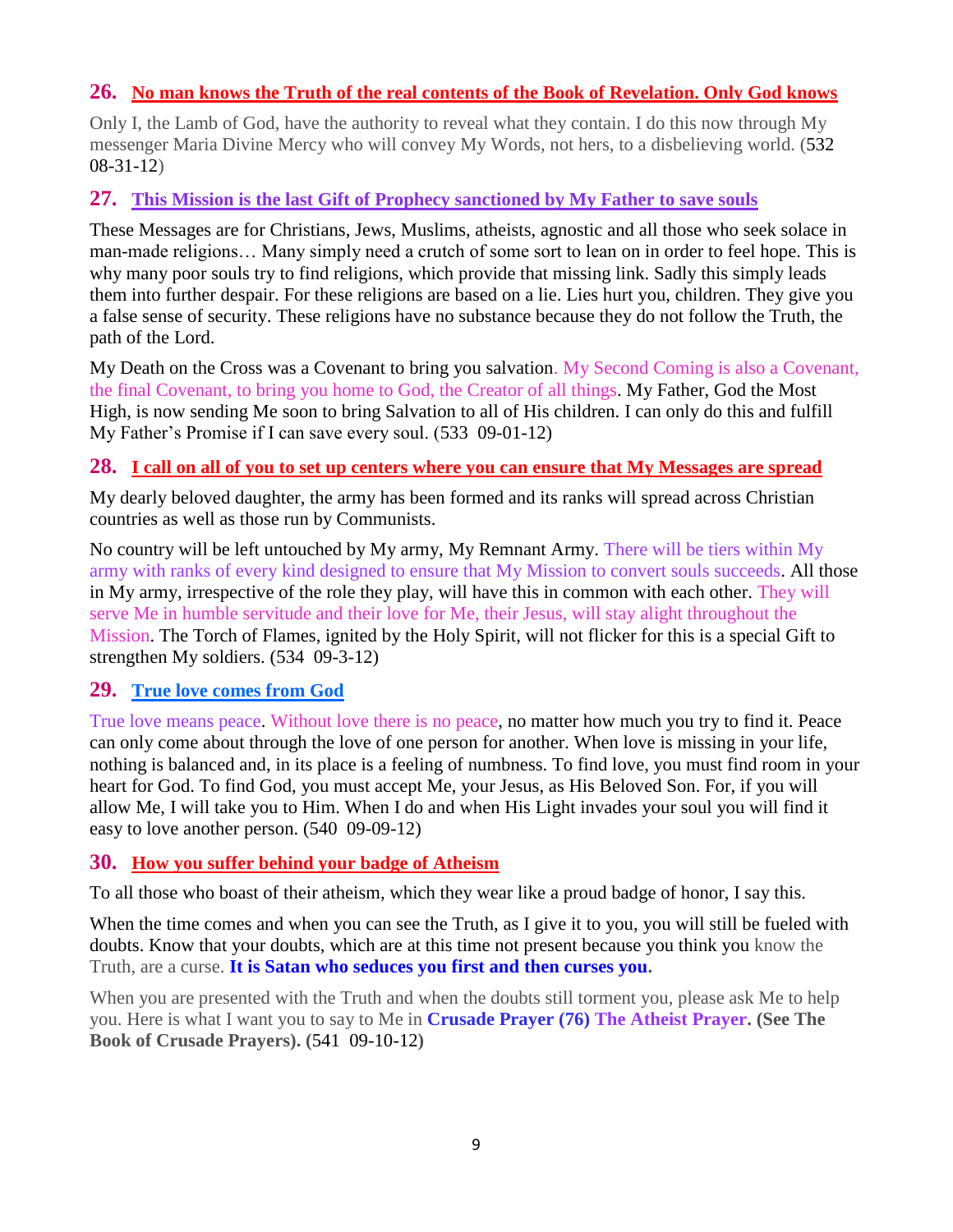#### **31. [Communism, for so long feared in the western world, is now being secretly formed through](http://www.thewarningsecondcoming.com/communism-for-so-long-feared-in-the-western-world-is-now-being-secretly-formed-through-a-global-alliance/)  [a global alliance](http://www.thewarningsecondcoming.com/communism-for-so-long-feared-in-the-western-world-is-now-being-secretly-formed-through-a-global-alliance/)**

There is only one path to My Father's House. That path is Me, Jesus Christ, the Savior of mankind. You cannot go to My Father without accepting My Existence.

I beg you, My disciples, tell them the Truth now. They may not listen, but after The Warning, they will.

The battle is now beginning to rage against Christianity. I call on all Christians to defend your right to show allegiance to Me, your Jesus. **If you don't, you will be suffocated and forced to swallow the lie of communism.** Communism, for so long feared in the Western world, is now being secretly formed through a global alliance amongst governments everywhere. **By then, they will control everything you do, what you eat, what you earn, whether or not you have a house to dwell in and whether, or not, you can practice your religion. (**543 09-12-12**)**

#### **32. [The Gift from My Eternal Father is to give each child of His the most perfect life in the](http://www.thewarningsecondcoming.com/the-gift-from-my-eternal-father-is-to-give-each-child-of-his-the-most-perfect-life-in-the-most-perfect-world/)  [most perfect world](http://www.thewarningsecondcoming.com/the-gift-from-my-eternal-father-is-to-give-each-child-of-his-the-most-perfect-life-in-the-most-perfect-world/)**

Nothing can, nor will, prevent this New Paradise on earth from emerging. It will rise from the grey drab world you live in, which has been sullied by a rottenness created by Satan. So rotten is the infestation that not many people know the Truth. They do not know the difference between good or evil. Many confuse the two. When people accept evil as part of their lives and justify its presence they deny the Word of God. Yet it is only by accepting the Truth of the Word of God that the Covenant, the final Covenant, can be fulfilled… Only the Truth will open their eyes. (544 09-13-12)

# **33. [Global hatred erupts between nations at this time and all in the Name of God](http://www.thewarningsecondcoming.com/global-hatred-erupts-between-nations-at-this-time-and-all-in-the-name-of-god/)**

When humanity used hatred to justify one's faith in God they sin against God in the most evil way. To hate another person in the Name of God is a contradiction for only love can come from God. Hatred comes only from Satan.

The choice is simple. You either choose God and live your life according to His Rules or you choose Satan and the lies he uses to corrupt humanity and steal souls. (545 09-26-12)

# **34. [Warning to those elite global groups who, through their powerful alliance, plot to control](http://www.thewarningsecondcoming.com/warning-to-those-elite-global-groups-who-through-their-powerful-alliance-plot-to-control-all-nations/)  [all nations](http://www.thewarningsecondcoming.com/warning-to-those-elite-global-groups-who-through-their-powerful-alliance-plot-to-control-all-nations/)**

You, whose god is Satan, know that your souls are blackened with the cloud of evil, which is infested in you by the Evil One. You are in great danger, yet you choose to worship the Devil who wants to steal your souls and torment you for eternity. Your plans to dictate, rule, control and mastermind genocide against God's children will not only be thwarted by the Hand of My Father but this evil will be turned upon you. You will be severely punished for your wickedness. The sins you are guilty of are abhorrent to Me and your hatred and contempt for those people, those whom you claim to serve in your governments, will destroy you for eternity. The brief spell you will enjoy, when you seize the reins of power over nations and introduce a wicked dictatorship regime will bring you an eternal life of Hell.

Never underestimate the Power of God. Do not underestimate His Anger. For while a God of great Mercy, He, God, My Eternal Father, is also One to be feared. **His power is almighty. His power over Satan will culminate shortly and He will cast out the Beast and his cohorts into the lakes of fire.**  You, too, will be cast into Hell should you continue to destroy God's Creation, God's children. (546 09-16-12)

**35. [A Protestant nation, Great Britain, will convert soon to My Ways](http://www.thewarningsecondcoming.com/a-protestant-nation-great-britain-will-convert-soon-to-my-ways/)** (547 09-17-12)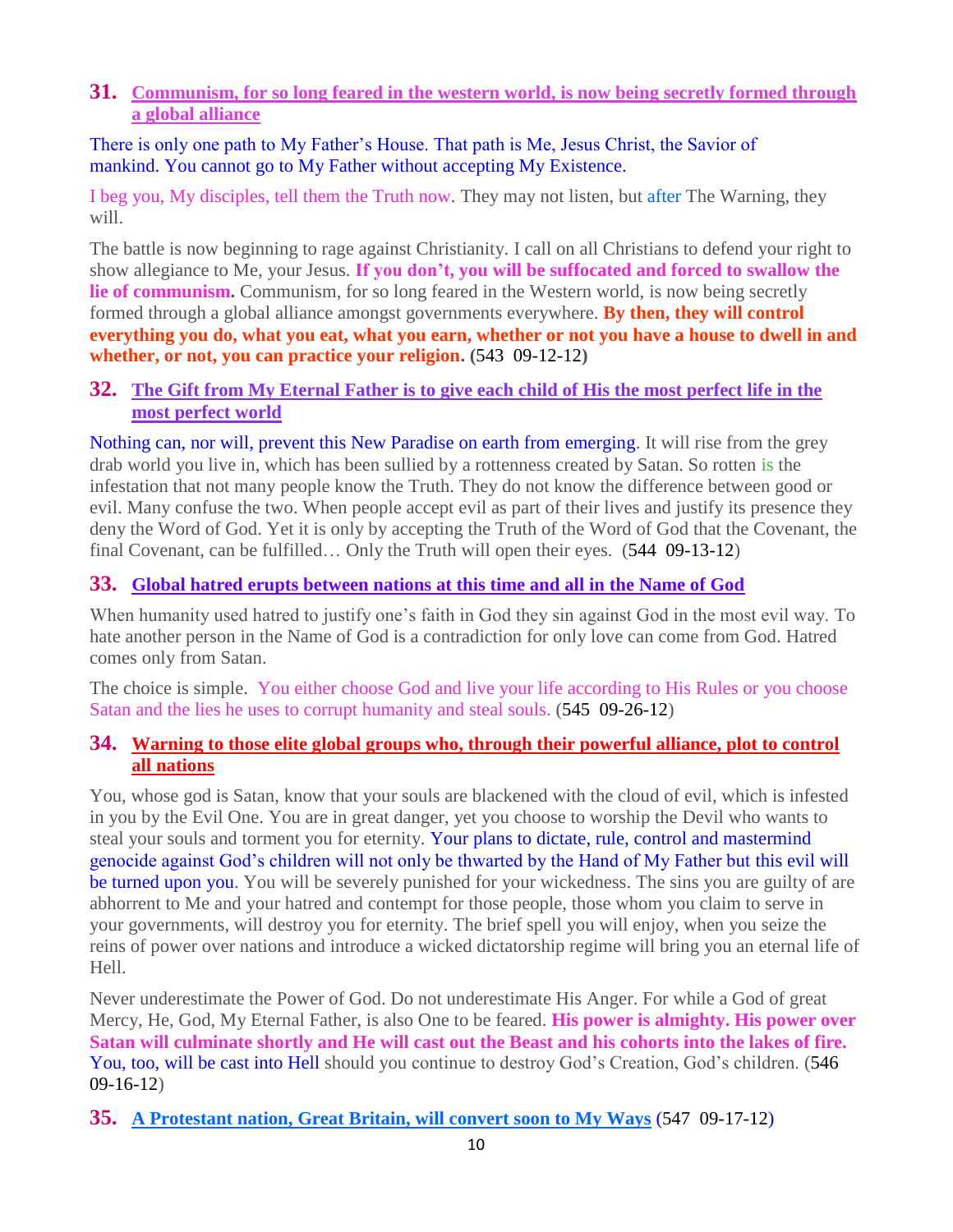# **36. Conversion [takes place first. Then the persecution. Then the Salvation. In that order](http://www.thewarningsecondcoming.com/conversion-takes-place-first-then-the-persecution-then-the-salvation-in-that-order/)**

**Trust in Me and prepare yourselves for the time of the conversion of much of humanity is close.** Many obstacles are being placed before you My disciples. This is what you must do.

Walk straight. Head towards Me on the path and remain dignified no matter what insults are hurled at you. By doing so, and not engaging with the Beast who works through others to make you doubt your faith, you defeat him… This is why I remained silent and barely responded to My accusers, My executioners. For to do so would have given power to Satan… Be strong. Be calm. Be brave. I am with you. When you surrender your will and trust in Me completely, you will be safe. (549 09-19-12)

# **37. [They will say that I was married. They will say that I was simply a prophet](http://www.thewarningsecondcoming.com/they-will-say-that-i-was-married-they-will-say-that-i-was-simply-a-prophet/)**

My dearly beloved daughter, the time for the lies about Me to be spread all over the world has begun. As I told you before, they will invent lies and create falsities about Me, Jesus Christ, so that they can deny My Divinity… The lies, which will emerge, where they will deny the Truth of My Existence through a series of untruths, will begin to flood the earth. They will say that My Body can still be found. They will say that I was married. They will say that I was simply a prophet. They will then try to prove, once again, that I was a heretic. That I blasphemed against God. They will ridicule My Words as they are being given to the world now and then dismiss Me.

They do this for two reasons. The first is to defile My Divinity and to present Me as a mere man. The second is to create doubt as to My role as the Messiah. (550 09-20-12)

#### **38. [God the Father: The time of My Son is being merged with your time, children, and soon all](http://www.thewarningsecondcoming.com/god-the-father-the-time-of-my-son-is-being-merged-with-your-time-children-and-soon-all-will-become-one-2/)  [will become one](http://www.thewarningsecondcoming.com/god-the-father-the-time-of-my-son-is-being-merged-with-your-time-children-and-soon-all-will-become-one-2/)**

For those who do not know Me, they must be told that I will not forsake them. I will rise against the evil forces and the king of lies, the Beast, and wipe this terrible scourge out of existence. Only when the scales of wickedness have been pulled back can My children see the Truth.

Children, do not worry because your prayers are touching My Heart and through your requests, I will salvage many of My children who are in the dark. My mission to send My Beloved Son, to claim My Kingdom, is well established now, although many may not be aware of this. (551 09-20-12)

#### **39. [Mother of God: It has been foretold, my child, that in these times you live now that the](http://www.thewarningsecondcoming.com/mother-of-god-it-has-been-foretold-my-child-that-in-these-times-you-live-now-that-the-hearts-of-mankind-will-be-hardened/)  [hearts of mankind will be hardened](http://www.thewarningsecondcoming.com/mother-of-god-it-has-been-foretold-my-child-that-in-these-times-you-live-now-that-the-hearts-of-mankind-will-be-hardened/)**

My child, how quick mankind is to idolize false kings, false gods. These days are upon you, children. As the human race wanders helplessly, in confusion, where nothing satisfies, they will grasp at anything which they believe will fill the void. This void exists because they do not follow the Truth or pay allegiance to my beloved Son.

Not only do they idolize false gods, they pay allegiance to those poor souls who promote sin as if it is of no consequence. They do not fear the one True God because they do not love Him. Their hearts are closed. They continue following a path which brings them no comfort. Instead, this path leaves them dissatisfied and empty.

Soon my Son will present to them the proof they demand. **When they are shown the proof they will have to make the final choice.** They will either choose my Son and the Truth or they will accept the lies fed to them by the Deceiver. (552 09-21-12)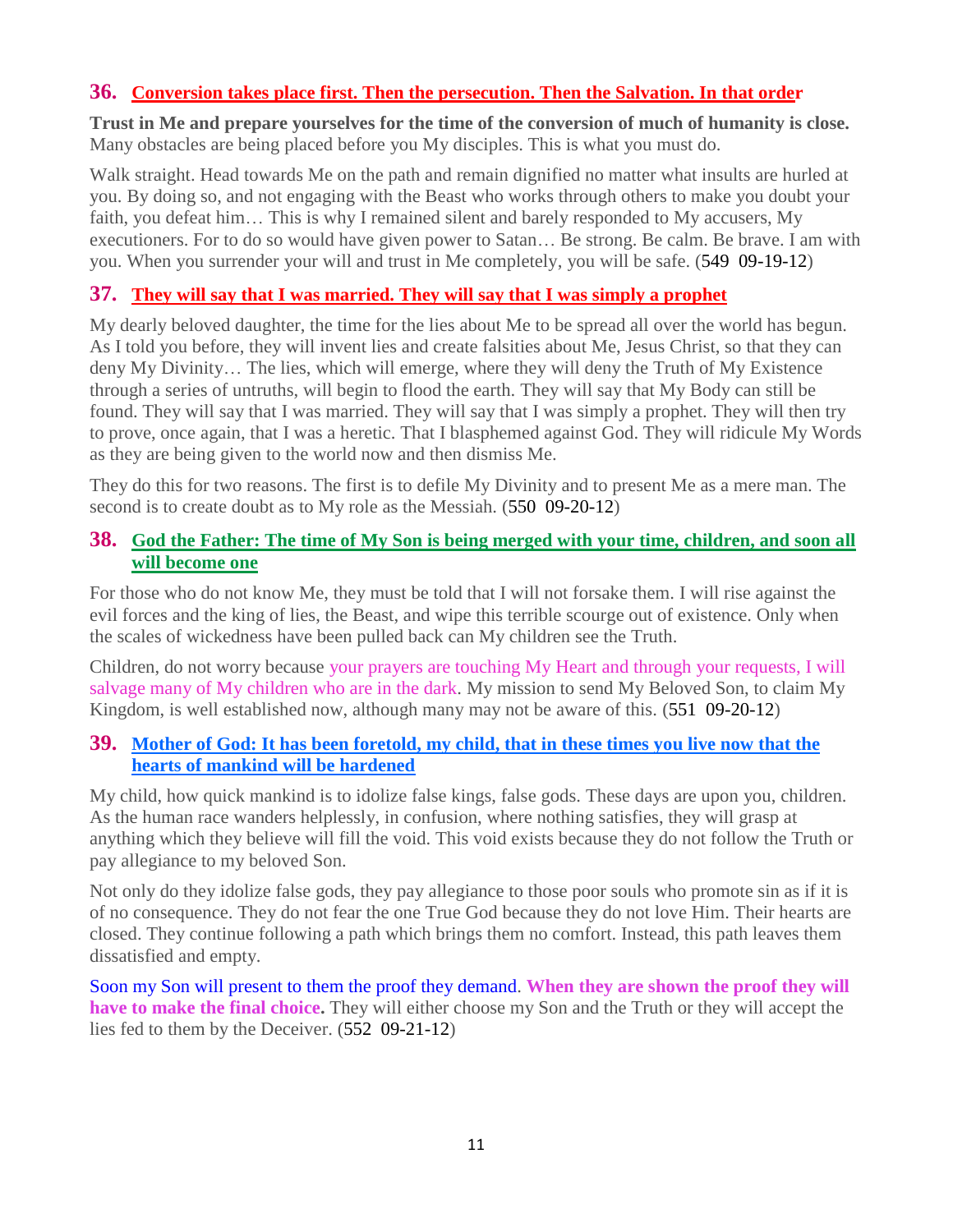# **40. [So many people are searching for the Truth and cannot find it](http://www.thewarningsecondcoming.com/so-many-people-are-searching-for-the-truth-and-cannot-find-it/)**

Although the Truth has been recorded in the Holy Book, many cannot accept that Holy Scripture contains all the answers they seek. You must embrace the Truth and hold onto it for dear life, for it is your path to salvation.

Many people will do everything that is possible to deny the Truth. Mainly they will use human intelligence to tear the Truth apart and have you believe a lie.

Your faith will stand the test of time but only if you allow Me to guide you day and night. For Me to guide you, you must never take your eyes off Me and lean on Me for support. Speak with Me. Communicate with Me at any time of the day, in the car, at work, at school or in your church. It does not matter where for you can call on Me at any moment and I will respond. Persevere, My beloved followers, and My Love will be felt by you in such a way that it will give you a strength you would not believe possible. I love you. I walk with you. I will never leave you. I bless you all. (554 09-23-12)

# **41. [Any man who hates another, because of their religion, does not truly love God](http://www.thewarningsecondcoming.com/any-man-who-hates-another-because-of-their-religion-does-not-truly-love-god/)**

I call out to all religions and all creeds who say they believe in God. If you believe in God then you must show love to others even when they torment you or insult you.

Many paths lead to My Father but there is only one God. The True God is the Creator of the world and you can only be accepted into His Kingdom when you love your neighbor and this includes your enemies. (556 09-24-12)

#### **42. [There are only three ways to protect yourselves from the Evil One](http://www.thewarningsecondcoming.com/there-are-only-three-ways-to-protect-yourselves-from-the-evil-one/)**

The first is, the **Sacrament of Confession** cleanses your soul, if you are genuine in your remorse. For non-Catholics please accept the Gift of the Plenary Indulgence in **Crusade Prayer (24),** given to the world through this Mission. (See the *Book of Crusade Prayers*)

The second way is through the daily devotion to My Mother who has been given the power to crush Satan. Her Holy Rosary is an important shield, which will cover you and your family away from his evil eye.

The last is through the State of Grace, which you can achieve through regular communication with Me by receiving Me in the Holy Eucharist. (557 09-25-12)

**43. [Virgin Mary: Great changes will commence in the world](http://www.thewarningsecondcoming.com/virgin-mary-great-changes-will-commence-in-the-world-very-soon/) very soon (558 09-26-12)**

- **44. [Sin can be forgiven when you are alive. Not after death](http://www.thewarningsecondcoming.com/sin-can-be-forgiven-when-you-are-alive-not-after-death/)** (559 09-26-12)
- **45. [Two billion souls, who will refuse My Hand of Mercy](http://www.thewarningsecondcoming.com/two-billion-souls-who-will-refuse-my-hand-of-mercy/)**

I call on you all to save those souls, who will stubbornly reject the acceptance of God, by reciting this **Crusade Prayer (79) for 2 billion lost souls. (See** the *Book of Crusade Prayers*) (560 09-27-12)

#### **46. [This man will tell the world he is the Messiah and he will be applauded by many leading](http://www.thewarningsecondcoming.com/this-man-will-tell-the-world-he-is-the-messiah-and-he-will-be-applauded-by-many-leading-world-figureheads/)  [world figureheads](http://www.thewarningsecondcoming.com/this-man-will-tell-the-world-he-is-the-messiah-and-he-will-be-applauded-by-many-leading-world-figureheads/)**

But one among them will deceive many for he will present himself as the king, in a humble way, to convince people that he is I, Jesus Christ.

This man will tell the world he is the Messiah and he will be applauded by many leading world figureheads. They will present him, first, as an extraordinary and compassionate political leader. He will be seen as a talented peacemaker as I have told you. His airs and graces will display a mystical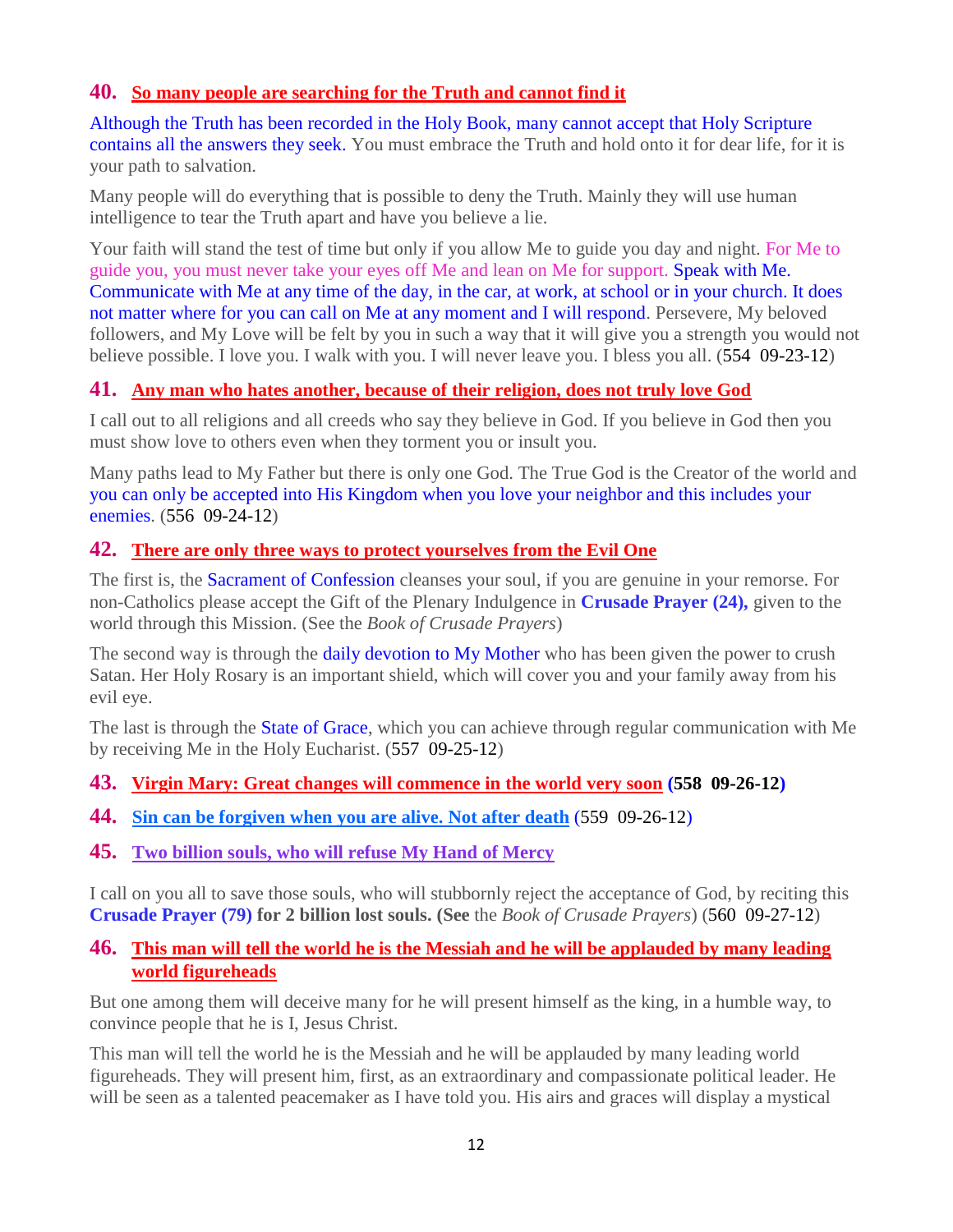image, which will seem to be of divine origin. His handsome good looks and his tantalizing personality will appeal to the masses.

He is to be revealed to the world soon and his appearance will be sudden. Those leaders, who will present him as a savior, the man who will bring an end to war in the Middle East, are respected in many parts of the world. This is why this false messiah will be accepted so easily. After some time his appeal will spread. The media will praise his diplomatic skills and his following will be large. This is the man who will say he is the Messiah. He will tell everyone that he is Jesus Christ, who has come back to announce his second coming.

**He is the Antichrist… Any man who claims to be Jesus Christ and who walks the earth as a man is a liar.** Run, for he will bring untold misery and suffering. His deceit will lull souls into a false love of God. He will twist the Truth. Those who follow him are in great danger. **(**561 09-28-12**)**

#### **47. [So many people today are obsessed with the pursuit of fame and self-glory](http://www.thewarningsecondcoming.com/so-many-people-today-are-obsessed-with-the-pursuit-of-fame-and-self-glory/)**

So many people today are obsessed with the pursuit of fame and self-glory. So many of those who seek and achieve great recognition and success are idolized by those who believe that this is the glory which they must strive for and which will satisfy them.

Very little of their time is spent on what really matters. They trample on others to get what they want because of their insatiable desire to shine in glory before the world. Their vanity is fed by the world of entertainment, the media, and their pursuit of self-perfection is applauded. They spend so much of their time loving themselves that they will have no room for any other love. They place their own needs before others. They will do anything, including committing acts, which offend God, to achieve selfglory… People who lead such lives will face disappointment when their lusts will not be satisfied. Every act to bring them more pleasure, through self-obsessed ambition, will fail to bring them peace.

Pray that soon people will realize that the pursuit of fame and self-glory only satisfies for a short time. There is only one goal, which you should strive for, and that is to follow the Teachings of the Lord. When you do this you will be at peace. (653 09-29-12)

#### **48. [Virgin Mary: Many of my Son's Church leaders say nothing. They no longer defend,](http://www.thewarningsecondcoming.com/virgin-mary-many-of-my-sons-church-leaders-say-nothing-they-no-longer-defend-publicly-the-holy-name-of-my-son/)  [publicly, the Holy Name of my Son](http://www.thewarningsecondcoming.com/virgin-mary-many-of-my-sons-church-leaders-say-nothing-they-no-longer-defend-publicly-the-holy-name-of-my-son/) (565 10-02-12)**

**49. [Christianity is being attacked for one main reason](http://www.thewarningsecondcoming.com/christianity-is-being-attacked-for-one-main-reason/)**

#### It is to allow the laws, which condone sin, to be introduced, with ease, into your countries.

These times of great unrest in the world, and lack of awareness of My Father, God the Creator of all things, can only result in one thing. Catastrophe. Chastisements will be poured out over the world in order to save humanity, to purify humanity. (566 10-03-12)

#### **50. [God the Father: My Hand of Justice is waiting to chastise those governments who plot to](http://www.thewarningsecondcoming.com/god-the-father-my-hand-of-justice-is-waiting-to-chastise-those-governments-who-plot-to-hurt-my-children/)  [hurt My children](http://www.thewarningsecondcoming.com/god-the-father-my-hand-of-justice-is-waiting-to-chastise-those-governments-who-plot-to-hurt-my-children/)**

Every Act of Mine, including great miracles, will be witnessed by the whole of humanity shortly. I will do all I can, in My Great Mercy, which will devour humanity like a great ocean, to save humanity. No man will be left untouched by My Gifts.

When that happens, I will pursue those people who will push Me away, although they will know who **I Am**. Then, those leaders in the world who fail to implement My Divine Laws and who scourge the earth with their cruelty to My children, will be struck down. By then, I will not allow them escape from My Divine Justice. (567 10-04-12)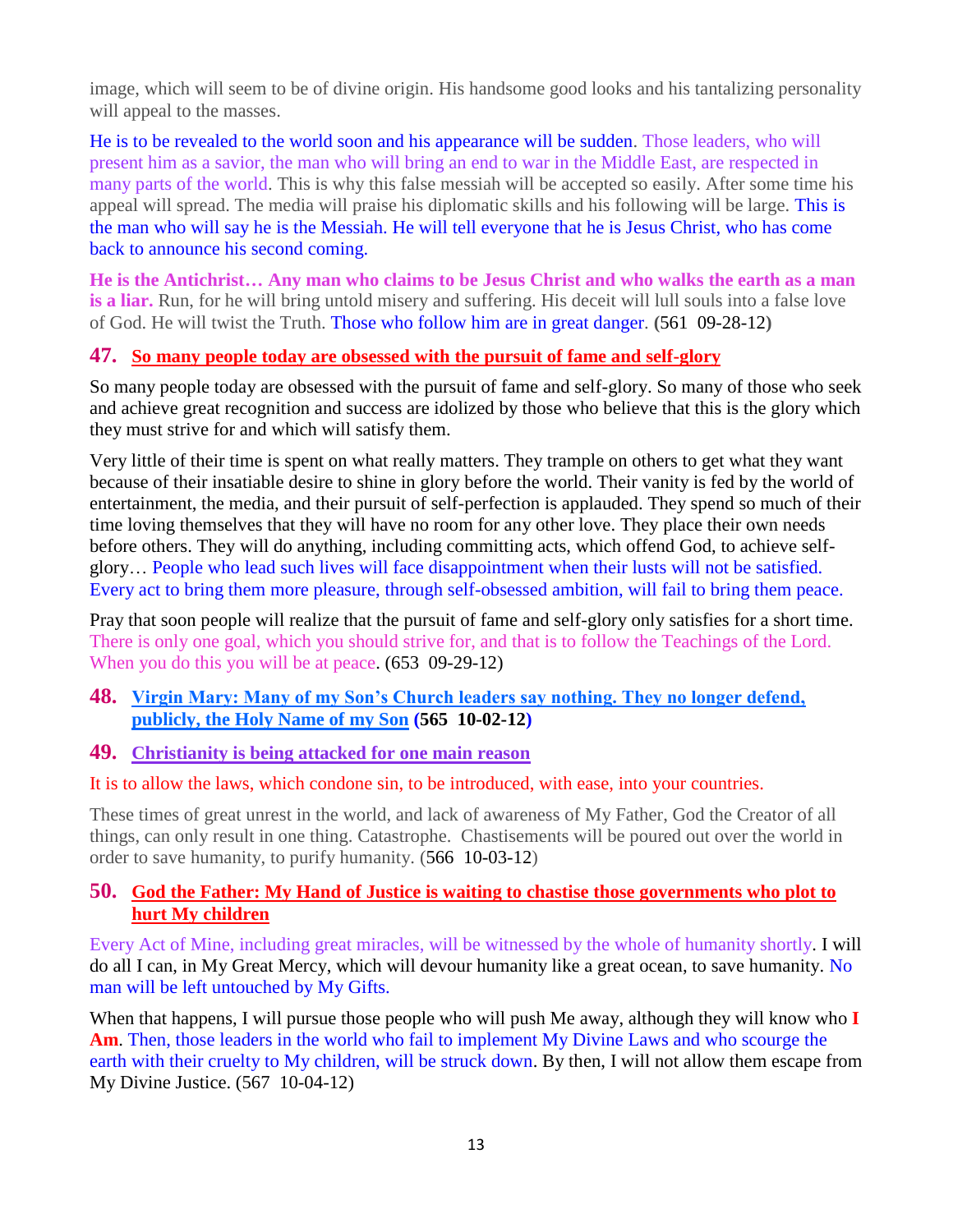# **51. [The Light of God is present in each and every one of you](http://www.thewarningsecondcoming.com/the-light-of-god-is-present-in-each-and-every-one-of-you/)**

My dearly beloved daughter, in order to love Me truly, you must see others through My Eyes.

When you look at another person, look carefully and try to see My Presence, for I am present in all souls, even blackened ones. **I Am** there. Look and you will see Me. This is one of the most extraordinary graces given by My Eternal Father to each of His children. The Light of God is present in each and every one of you. This is love and every soul has the capacity for love.

When you look at each other, think of it like this. God created each of you. You are brothers and sisters in His Eyes. It gives Him so much joy when He sees His children show love and respect for each other.

Love others. Treat them with respect. Look at them, as through the Eyes of God. When you do this you will find love. You will find it easier to live with each other and accept each other's faults. (568 10-06-12)

# **52. [The announcement to herald My Second Coming](http://www.thewarningsecondcoming.com/the-announcement-to-herald-my-second-coming-will-be-sudden/) will be sudden**

These times will see the division in My Church getting bigger; one side suffering to protect My Gospel, the other trying to reinvent My Church, modernize My Teachings and bring obscene laws into My Church.

You are My army, My ray of light, in the world. Every attempt will be made to extinguish this light, but it will be useless. The ray of your light, your love for Me, will be illuminated so that it will become like a beacon of light and then a great fire. This Fire of the Holy Spirit, which will grip each one of you, will spread its flames to every corner of the world. It will be you, My precious army, who will do this. You will be guided by Heaven. You will march forward. You will trample over the evil army of poor souls who are being dictated to by Satan and they will be powerless against you.

Soon afterwards the Glory of My great announcement will manifest in the world. The announcement to herald My Second Coming will be sudden. It will also be unexpected, although you have been well prepared. By then you will be bequeathed with the great Gift of Eternal Life. (570 10-08-12)

# **53. [This new one-world religion will pay homage to the Beast](http://www.thewarningsecondcoming.com/this-new-one-world-religion-will-pay-homage-to-the-beast/)**

Religious differences will be blurred around the edges at first. Then, within a short time, you will not recognize My Teachings, for they will have subtly disappeared. In their place will be a series of vague, but poetic, utterances, which promote the tolerance of sin.

The lies, presented to unsuspecting churchgoers, will not be noticed in the beginning. Then, a deep unsettling sense that something is not right will haunt My followers.

#### **The final deceit will be when the Holy Sacraments have been replaced by pagan substitutes.**

All will be presided over by the False Prophet, who will claim to be the high priest over all religions, combined into one. This new, one-world religion will pay homage to the Beast. All those who follow blindly will be devoured by the Beast and be lost to Me forever.

The speed at which this will happen will astonish My followers. The plan is being carefully managed. **The campaign, to convert the hostility of Christians into the acceptance of secular laws, is being professionally masterminded.** It is being planned among many nations, by one group, who use personalities, celebrities and figureheads, all of whom are respected by the majority, to endorse their evil lies. (571 10-09-12)

# **54. [Paganism will be enforced on all of God's Churches](http://www.thewarningsecondcoming.com/paganism-will-be-enforced-on-all-of-gods-churches/)**

I speak about global domination, which is being orchestrated to destroy Christianity.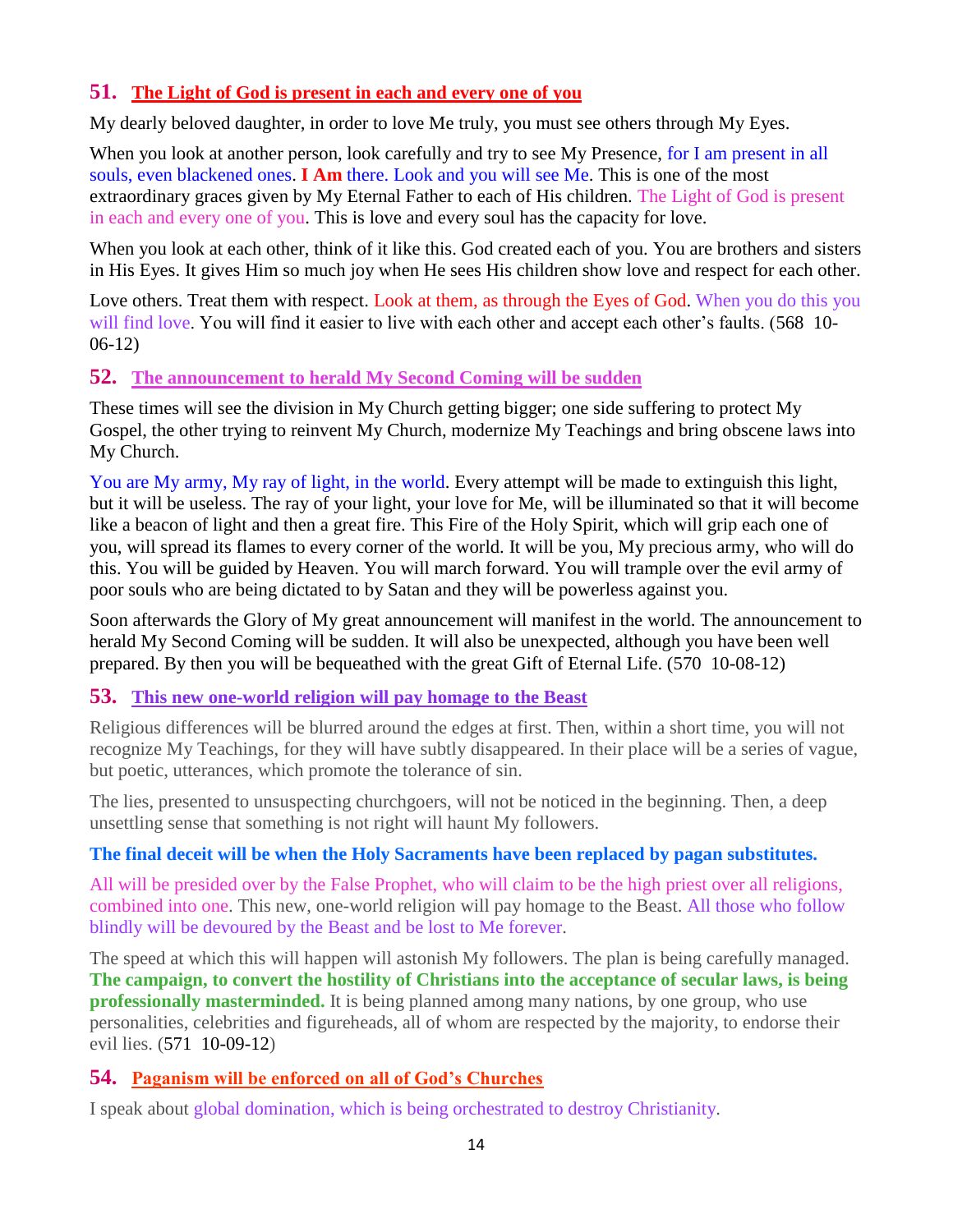My Church is being decimated, brick by brick. My sacred servants are being pushed beyond their endurance, deliberately.

# **My Church is also being desecrated by those who practice adoration of the Beast.**

These false imposters are not Christian. They practice in the occult and infiltrate all organizations, including different Churches and different religions. They target, in particular, the Catholic Church. This is the Church they hate the most. Their lies have meant that Catholics are embarrassed to stand up and defend their Church. Their lies have made it very difficult, for all Christian Churches, to defend the Holy Sacraments, as dictated by God. (572 10-10-12)

#### **55. [Many of you will deny Me by accepting these wicked new laws](http://www.thewarningsecondcoming.com/many-of-you-will-deny-me-by-accepting-these-wicked-new-laws/)**

My dearly beloved daughter, the difficulties facing My disciples, at this time, are twofold.

Firstly, they have to witness the lies, which are being paraded before them, by secular governments, which are being force-fed. These lies, in the form of new proposed laws, new ideas and new rules, do just one thing. They break the Laws of God. They are the laws of tolerance, which permit freely, the acts of sin to be enshrined in your constitutions and churches.

The second torment will be due to the pressures, placed upon you, for daring to speak the Truth, the Word of God. Dare to speak the Truth, My daughter, and you will be fiercely challenged. Then you will be accused of being unchristian, and lacking in tolerance. (573 10-11-12)

# **56. [There will be different levels in the New Paradise of 12 nations](http://www.thewarningsecondcoming.com/there-will-be-different-levels-in-the-new-paradise-of-12-nations/)**

You will live with your entire family, those who have died in a state of grace, and those who will form My remnant army on earth. Your body will be purified and re-created into a state of perfection, based on the age in which you accepted the Love of God. You will live in love and peace with your loved ones and your neighbors. None of you will want for anything.

There will be different levels in the New Paradise of 12 nations. At the bottom level there will be towns and villages, all working in a well of peace, love, happiness and contentment. No one will want for anything. I will be their King, their Master, and I will reign among them, in Mystical Union. Then there will be the higher levels. They will keep all nations together, in union with My Teachings, and all men will mingle in complete harmony with each other, and with the beasts of the earth, both large and small. All will survive by eating from the Tree of Life. No one will lack nourishment. Then there will be the governments of the nations. They will ensure that all will be in accordance with My Teachings. My governments will be ruled by My Saints and Apostles.

This will continue until the very end, when the second resurrection of the dead will take place, for the final confrontation. Satan will be released, along with his demons, for a short period. Then all evil will be destroyed. My Mercy will, finally, be presented to the world, in the New Heavens and the New Earth combined. (574 10-12-12)

# **57. [Then there will be the introduction of a global vaccination, which will kill you, if you accept](http://www.thewarningsecondcoming.com/then-there-will-be-the-introduction-of-a-global-vaccination-which-will-kill-you-if-you-accept-it/)  [it](http://www.thewarningsecondcoming.com/then-there-will-be-the-introduction-of-a-global-vaccination-which-will-kill-you-if-you-accept-it/)**

My dearly beloved daughter, the prophecies foretold at Fatima, now begin to manifest in the world.

The one-world governments, created in those nations who are working tirelessly together, have almost completed their work, which is soon to be presented to the world. In its wake, there will be the new one-world religion, an abomination in My Father's Eyes… My Church has been infested by the enemies within it, who are wolves in sheep's clothing. They deceive all with whom they come into contact.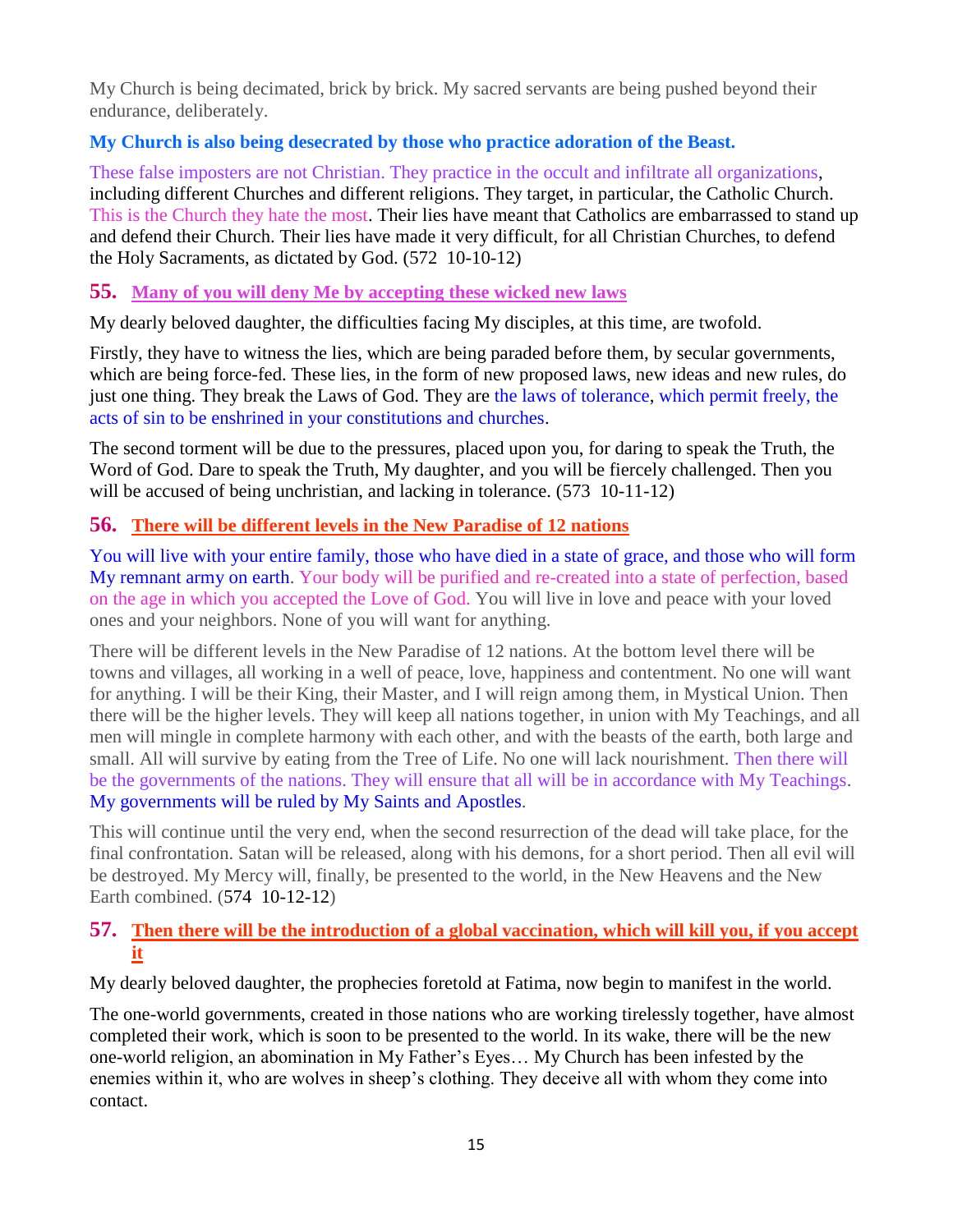# **Then there will be the introduction of a global vaccination, which will kill you, if you accept it.**

They will spread and promote paganism. God's children, who accept their laws, and their teachings, will become infested with their evil ways.

You must pray for protection, but above all, you must pray for these souls. For My Father intends to punish them. He will single out each and every one of them, and destroy them. Without your prayers, they will be lost, and they will be cast into the lake of fire. (575 10-13-12)

# **58. [Those who carry out cold-blooded murder, can be saved through your prayers](http://www.thewarningsecondcoming.com/those-who-carry-out-cold-blooded-murder-can-be-saved-through-your-prayers/)**

I urge you all to call on Me, through this Crusade Prayer **(80)**, to seek redemption for those souls, in mortal sin, who commit murder. **(See** the *Book of Crusade Prayers*) **(**576 10-14-12**)**

# **59. [Those who survive at the end time will not die a physical death](http://www.thewarningsecondcoming.com/those-who-survive-at-the-end-time-will-not-die-a-physical-death/)**

In my New Paradise they will become perfect immortal bodies. Those on the earth will become immortal at the Second Coming in the blink of an eye.

#### **Death will no longer matter, for it will not exist.**

Those, who resist Me will pull away from My protection. They will soon find that their lives of corruption will take them over, slowly at first. Then they will block Me out, and become a slave to lies. When you keep in their company, you, too will be attacked. You must keep away from those who are pagans and pray for them. If you do not keep away, you will be seduced, by lies and unclean spirits. (577 10-15-12)

# **60. [God the Father: Soon, My Son will be sent to unveil the Truth of the Creation of humanity](http://www.thewarningsecondcoming.com/god-the-father-soon-my-son-will-be-sent-to-unveil-the-truth-of-the-creation-of-humanity/)**

My Divine Intervention will be witnessed by billions and many will run into My Sacred Arms in relief. The Truth of My Divine Plan, and the mystery of life on earth, will be laid bare for all to see. Only then will man accept the Truth of the existence of Eternal Life.

After this will come the great divide, when the souls who respond to His Mercy will be taken aside. **(**580 10-18-12**)**

#### **61. [Virgin Mary: The favors granted when you receive the Body of my Son](http://www.thewarningsecondcoming.com/irgin-mary-the-favovirgin-mary-favours-granted-to-those-who-receive-his-body-and-blood-include-salvation-from-purgatory-if-received-every-day/)**

The more daily Masses you attend and the more you receive the Body and Blood of my Son, in the Holy Eucharist, you will be granted immunity from the purification in the fires of Purgatory. **(**581 10- 19-12**)**

# **62. [For the Jews, they will finally accept that the True Messiah has come](http://www.thewarningsecondcoming.com/for-the-jews-they-will-finally-accept-that-the-true-messiah-has-come/)** (582 10-20-12 )

#### **63. [The billions of souls already in Hell are those who rejected Me shamelessly during their life](http://www.thewarningsecondcoming.com/the-billions-of-souls-already-in-hell-are-those-who-rejected-me-shamelessly-during-their-life/)**

Many were smart, intelligent people, in positions of influence in the world, who went to great lengths to ensure that the Word of God was not heard. Many were responsible for ordering the murder of thousands of innocent people. They executed God's children without one ounce of remorse in their hearts. They performed vile acts, involving sexual perversities, which are offensive to God and detested by Him… Many, caused persecution against God's Churches through secular activities, and in some cases, joined the enemy in black masses, where they worshipped the Beast. These are the souls you are saving, My daughter. Those with blackened souls and hearts of stone.

There are ten times more souls in Hell than in Purgatory. The billions of souls in Hell, all in different levels, outnumber those in Heaven by thirty-three for every single soul. (583 10-20-12)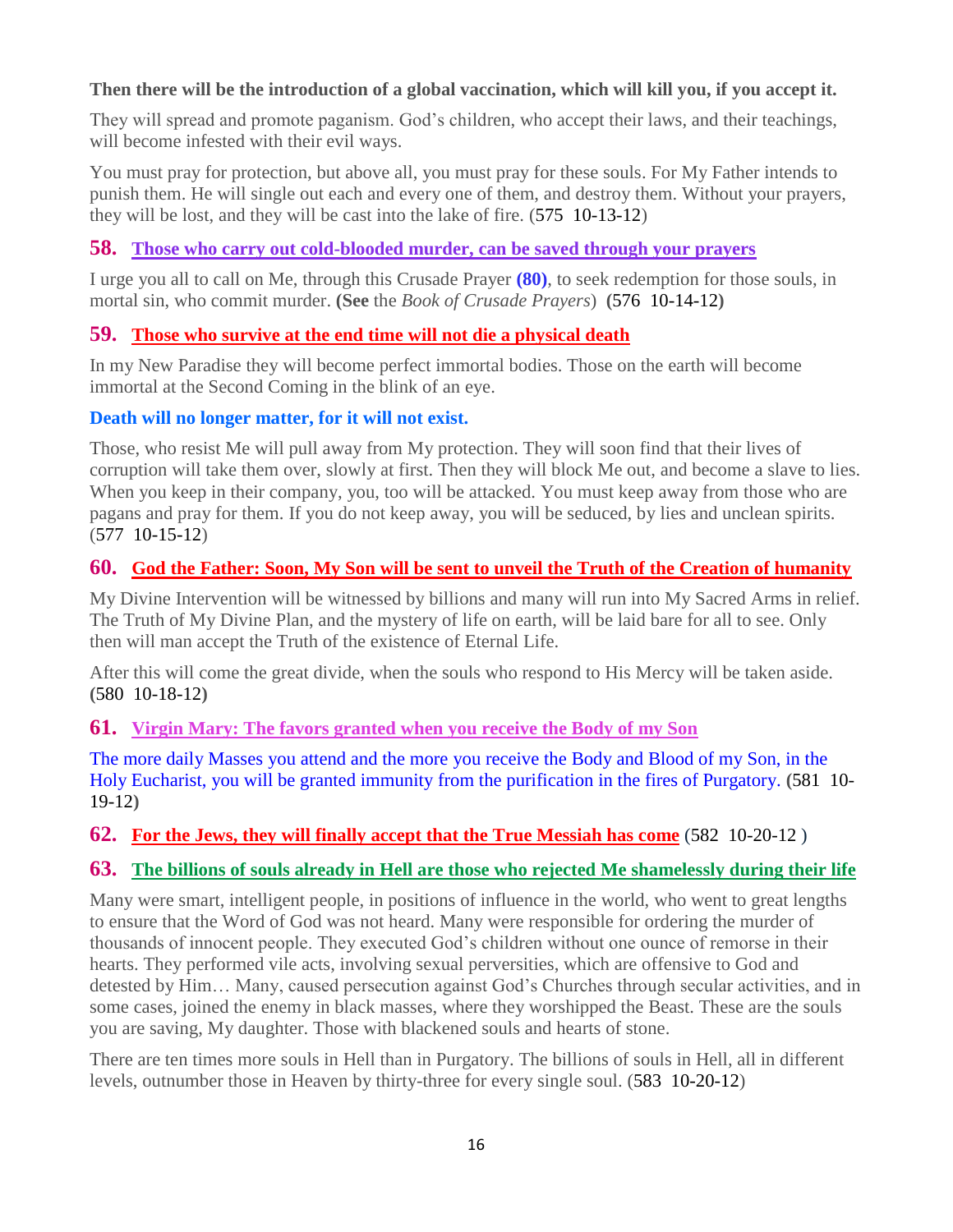# **64. [When they try to create a Sacrament, in My Churches, out of an abomination, they will say](http://www.thewarningsecondcoming.com/when-they-try-to-create-a-sacrament-in-my-churches-out-of-an-abomination-they-will-say-it-was-because-of-the-rights-of-same-sex-couples/)  [it was because of the rights of same sex couples](http://www.thewarningsecondcoming.com/when-they-try-to-create-a-sacrament-in-my-churches-out-of-an-abomination-they-will-say-it-was-because-of-the-rights-of-same-sex-couples/)**

When they destroy My Church, from within, they will say that all churches are equal. They will use the excuse that there is only one God, so they can introduce a pagan Church.

These sinners are the lost souls I speak of. (584 10-21-12).

# **65. [You must not allow fear of the future to overwhelm you for that is not My desire](http://www.thewarningsecondcoming.com/you-must-not-allow-fear-of-the-future-to-overwhelm-you-for-that-is-not-my-desire/)**

They must never feel that they must drop everything and ignore their day-to-day lives, neglect their job, their family, or loved ones, in order to save souls. I, your Jesus, will look after My own, always. You have nothing to fear from Me. All I ask is for your prayers to save souls.

You must not allow fear of the future to overwhelm you, for that is not My desire. I do, however, expect your time in prayer and sacrifice, as I have instructed you in these Messages. Continue with your daily lives, although, My Holy Word will change the way in which you look at life, forever.

I do not expect My disciples to renounce all to follow Me. I do not expect My followers to turn away from their daily responsibilities to follow My Messages. No, all I ask is your love. You must follow the Laws of God. Live out your lives according to My Teachings. Honor the Sacraments. Show love to each other, and pray for the souls of those who will not help themselves. (585 10-21-12)

# **66. [I wish to call upon all of God's children in the United States of America](http://www.thewarningsecondcoming.com/i-wish-to-call-upon-all-of-gods-children-in-the-united-states-of-america/)**

You must form as many Prayer Groups as you can, so that united through My Sacred Heart, you will be given the graces to withstand such persecution. The Christian faith will be banned, in time, along with other religions, which honor My Father.

You, My beloved followers, will be protected from the Heavens, but you must pray for strength, for the shift of democracy is about to turn on its head, upside down.

As the greatest nation in the world to proclaim freedom, through democracy, you will soon be denied the right to be a Christian. This right, although denied to you, will be seen as a democratic move. These new laws, soon to be introduced into your nation, will be seen as inclusive laws, so that everyone is protected, under a One-World Religion. These laws will desecrate My Holy Name, but I will not forsake you. I will give you all the help you need. All you need to do is ask Me. I watch and protect you, as the time for the overturn of Christian Churches is close. (586 10-23-12)

# **67. [I wish that My army recite this Crusade Prayer for the Victory of the Remnant Church](http://www.thewarningsecondcoming.com/i-wish-that-my-army-recite-this-crusade-prayer-for-the-victory-of-the-remnant-church/)**

On the 9th of November 2012, the second anniversary of My first call to you, My daughter, I wish that My army recite this Crusade Prayer **(82)**, for the Victory of the Remnant Church. **(See The Book of Crusade Prayers).** (589 10-25-12)

# **68. [It will be by their hand that lightning, earthquakes and tsunamis will strike the earth](http://www.thewarningsecondcoming.com/it-will-be-by-their-hand-that-lightening-earthquakes-and-tsunamis-will-strike-the-earth/)**

**They will say, using human reasoning and scientific evaluation, that God is just a figment of man's imagination.** This preaching is no accident, for it is a well-planned and coordinated campaign plotted by these atheists whose allegiance is to the Evil One. Their hearts, minds and souls have been stolen by Satan, who uses their pride of human intellect to arrogantly proclaim lies to block the Truth. (592 10-27-12).

**69. [God the Father: It is to save the innocent souls, infected by liars, that I punish the wicked](http://www.thewarningsecondcoming.com/god-the-father-it-is-to-save-the-innocent-souls-infected-by-liars-that-i-punish-the-wicked/)**

I punish My children with a wretched heart. I do this, not just to punish those who cause terrible evil, but, to stop them from stealing souls through their lies.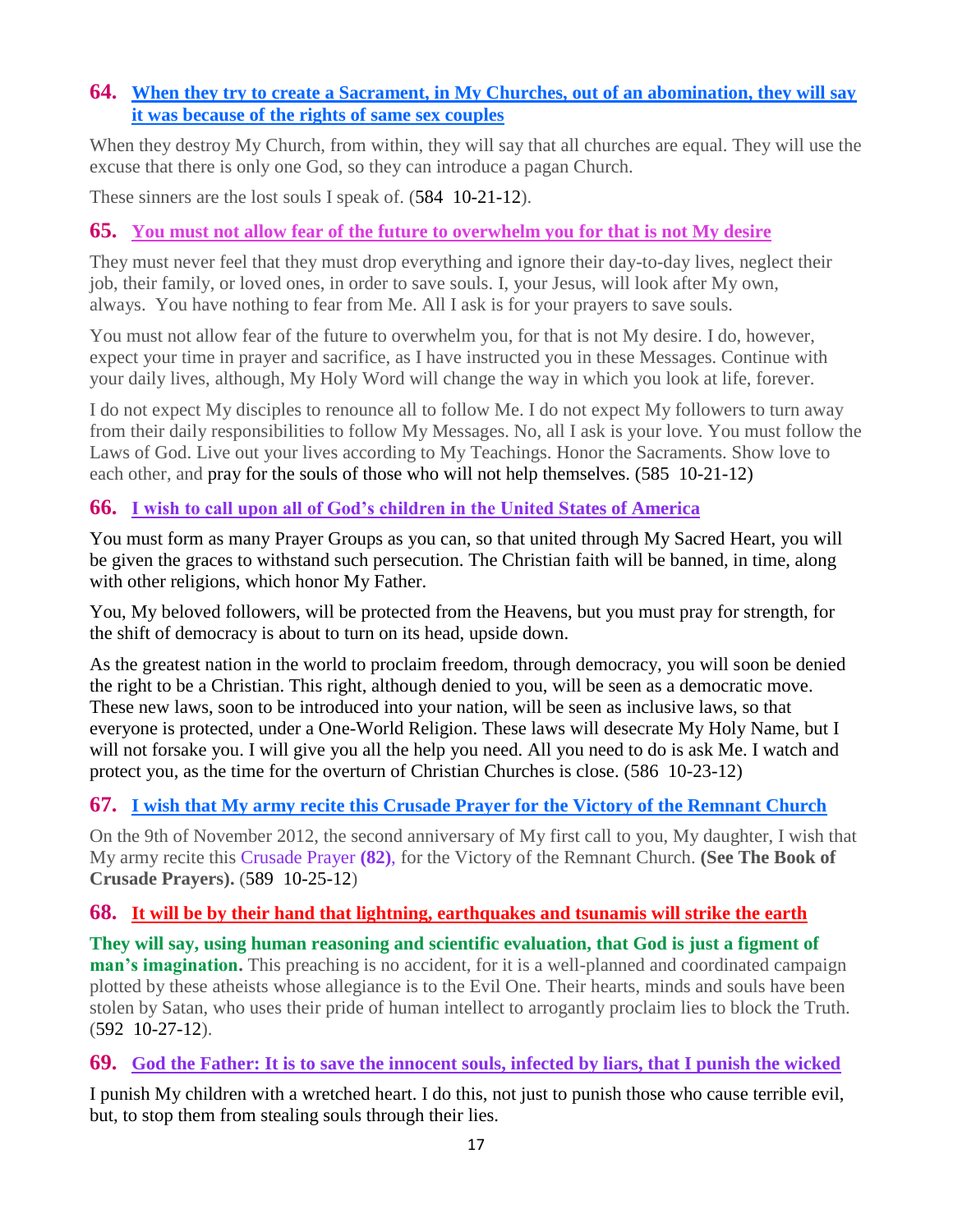Tell My children that I am bestowing special graces upon them. These graces will give them extra power when they pray to mitigate chastisements. Through the prayers and requests of My children, they can, not only save the souls of the heathen who offend Me, but they can halt My Hand, which will fall to stop those who speak on behalf of the Beast.

Prayer will be the weapon, which will slay the Beast. It will not be through war, through the power of those elected in high places or those who lead My Churches on earth that the infestation will stop. It will be through the faith of those who are loyal to Me, God the Most High, and those who accept My Son Jesus Christ, as Savior, that the world will be saved.

You, My faithful children, will be the key to the salvation of all of My children. Your prayers will be heard. Your requests to save sinners will be answered. (593 10-28-12)

#### **70. [His great chastisements, of a magnitude never witnessed in the world, before now, can be](http://www.thewarningsecondcoming.com/his-great-chastisements-of-a-magnitude-never-witnessed-in-the-world-before-now-can-be-mitigated/)  [mitigated](http://www.thewarningsecondcoming.com/his-great-chastisements-of-a-magnitude-never-witnessed-in-the-world-before-now-can-be-mitigated/)**

Nevertheless, they will continue until mankind accepts the Truth. The Day of the Lord, the Day of the Second Coming, is drawing close, although many events must take place first. (594 10-29-12)

# **71. [You have been given the armor. Use it](http://www.thewarningsecondcoming.com/you-have-been-given-the-armour-use-it/)**

Many events, including ecological upheavals, wars, the schism in My Church on earth, the dictatorships in each of your nations – bound as one, at its very core – will all take place at the same time.

You have been given the armor. Use it. My Crusade Prayers will help mitigate much of the horror, caused by the sins of humanity. Please recite **Crusade prayer (83)** for the mitigation of chastisements. **(See The Book of Crusade Prayers).** (596 11-01-12)

# **72. [The road to My eternal kingdom is riddled with sharp stones and boulders](http://www.thewarningsecondcoming.com/the-road-to-my-eternal-kingdom-is-riddled-with-sharp-stones-and-boulders/)**

The daily Sacrifices, the Masses, will eventually cease, as foretold, because the False Prophet will declare that a new form of Mass be held, and the old format will no longer be relevant, he will say.

My Presence in the Holy Eucharist will be banished and the Food of Life will no longer feed God's children. And then will come down the Hand of God on the heathen who dare to say they speak in God's Name. Their allegiance to the Beast will influence many and they will lead those who are misled into the prison of darkness.

The divisions will increase, until finally they, all God's children, will have to make the choice. They will either follow the false illusion, presented by the False Prophet, who will say that he speaks in the Name of God, or they will follow the Truth. (599 11-04-12)

# **73. [The earth will groan in pain as the Antichrist prepares his entrance](http://www.thewarningsecondcoming.com/the-earth-will-groan-in-pain-as-the-antichrist-prepares-his-entrance/)**

Much work has been done through My beloved followers, to save millions of souls; through the prayers I have given them. Your loyalty to Me, your Jesus, My beloved followers, means that you have given souls over to Me who are now safe and who would, otherwise, have been cast into Hell.

**So powerful are your prayers, that in time, as millions more accept My Messages of love and hope that billions of souls will be saved.** My work through you, My disciples, saves thousands and thousands of people daily. You must, therefore, never allow doubts, which will naturally assail you, from time to time, and which may prevent you from praying.

Now you must listen. Much will happen now. The storms will increase all over the world and the earth will groan in pain as the Antichrist prepares his entrance. It won't be long before he will present himself.